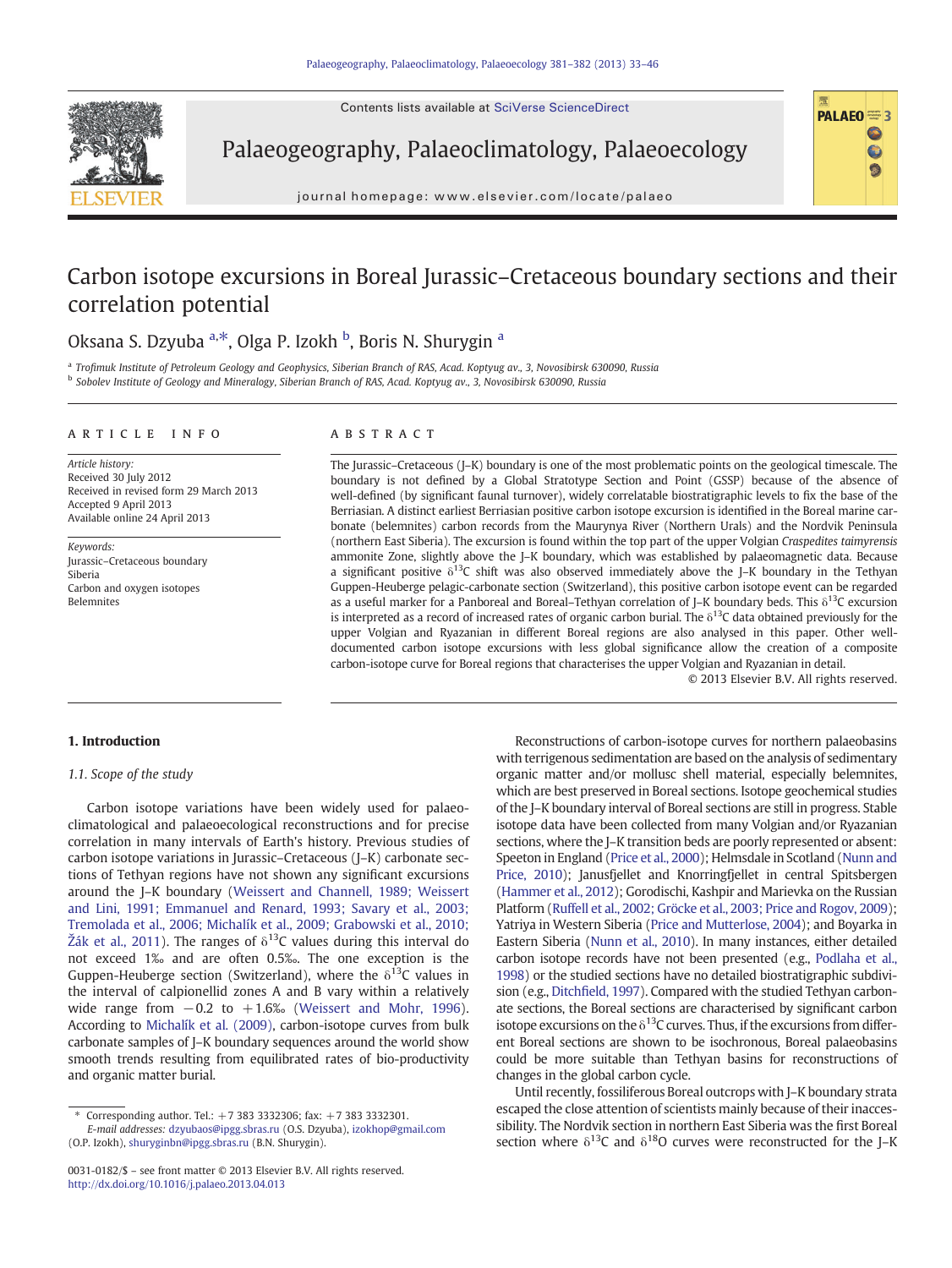<span id="page-1-0"></span>boundary interval; however, no significant excursions were found in the carbon or oxygen isotope records that could be used for further Boreal–Tethyan correlations around the J–K boundary (Ž[ák et al.,](#page-12-0) [2011\)](#page-12-0). This lack of excursions was partially due to the high concentration of organic matter in the sediments, which could cause significant changes in the isotopic composition of carbonate material during diagenesis. As a result of the oxidation of organic matter and isotope exchange reactions between <sup>12</sup>C-enriched  $CO<sub>2</sub>$  and carbonate material, the  $\delta^{13}$ C values of the carbonate material could be considerably reduced [\(Vinogradov, 2009\)](#page-12-0).

Another Boreal section with a stratigraphically-complete sequence of sediments spanning the Volgian–Ryazanian boundary is located in the foothills of the Northern Urals on the Maurynya River in Western Siberia (Fig. 1). Well-preserved belemnite rostra that describe the J–K boundary interval in detail were collected from this section. This paper presents the results of the study of the variations of the carbon and oxygen isotopes in the rostra of this collection. Additional sampling of rostra was performed in the same stratigraphic interval in the Nordvik Peninsula.

#### 1.2. Problems of Panboreal and Boreal–Tethyan correlations

In addition to Mesozoic ammonoid biostratigraphy, great importance has recently been placed on using integrated parallel (independent) zonal scales from different groups of fauna and flora to provide more detailed and reliable correlations [\(Zakharov et al., 1997; Hardenbol et](#page-13-0) [al., 1998; Shurygin et al., 2000, 2011\)](#page-13-0). Boreal zonal scales for the J–K

boundary interval are based on ammonites (mainly Craspeditidae), belemnites (Cylindroteuthididae), bivalves (Buchiidae), microfossils and palynomorphs. High-latitude, mostly Eastern Siberian Boreal zonal successions have been accepted by some authors as a standard for Boreal basins in this interval (e.g., [Baraboshkin, 2004; Shurygin et al., 2011;](#page-11-0) [Bragin et al., 2013](#page-11-0)). These successions are widely distributed in northern Eurasia, northern North America and the Arctic islands, including Greenland, Spitsbergen and other locations (e.g., [Surlyk et al., 1973;](#page-12-0) [Saks, 1975; Callomon and Birkelund, 1982; Surlyk and Zakharov, 1982;](#page-12-0) Jeletzky, 1984; Shurygin [et al., 2000, 2011; Nikitenko et al., 2008; Rogov](#page-12-0) [and Zakharov, 2009; Rogov, 2010; Dzyuba, 2012, 2013\)](#page-12-0). These scales work less successfully in low-latitude Boreal sections (northwestern Europe, the Russian Platform without the northern part, the Russian Far East, northeastern China, Western British Columbia and others) due to the provincialism observed to a variable degree in the fauna of these regions (e.g., [Jeletzky, 1984; Zakharov, 1987, 2011; Casey et al., 1988; Sey](#page-11-0) [and Kalacheva, 1999; Sha et al., 2003, 2006; Wimbledon, 2008; Rogov](#page-11-0) [and Zakharov, 2009\)](#page-11-0). Consequently, correlating the low-latitude Boreal J–K boundary successions with the Boreal standard is a complex task.

A fundamentally new scheme of subdividing the Ryazanian Stage of the Russian Platform based on ammonites is currently being developed [\(Mitta, 2007; Mitta and Sha, 2011\)](#page-11-0). The main problem of this scheme, however, is the validity of the placement of the Hectoroceras kochi Zone to the base of the Ryazanian Stage before the Riasanites rjasanensis Zone (for a discussion see [Bragin et al., 2013](#page-11-0)). The more traditional view on the ammonite zonation of the Ryazanian of the Russian Platform is adopted within this work ([Fig. 2](#page-2-0)). For the upper



Fig. 1. The locations of the studied Maurynya and Nordvik sections in Siberia.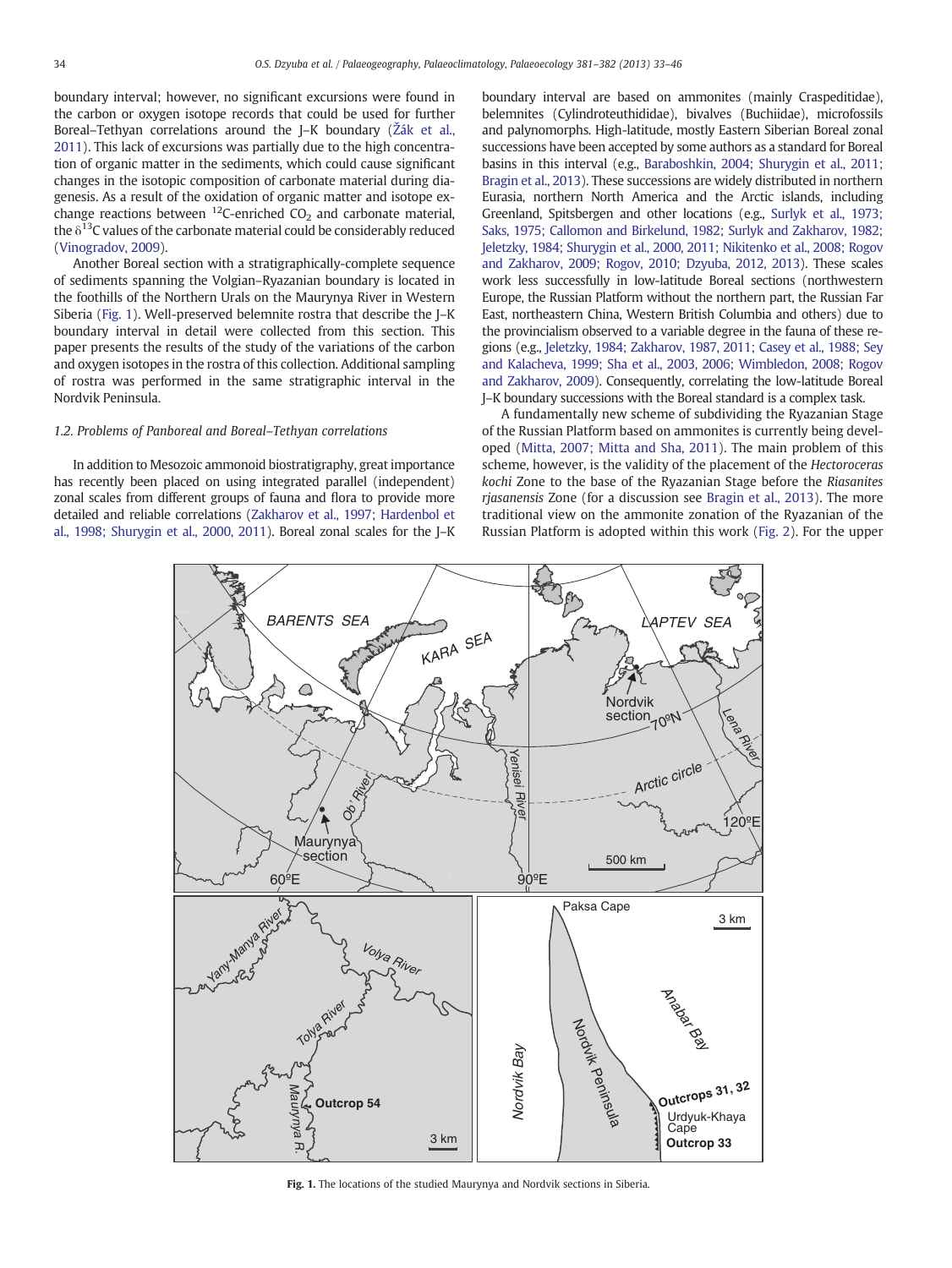<span id="page-2-0"></span>Volgian, a scheme proposed by [Rogov and Zakharov \(2009\)](#page-12-0) is used, even though not all the stratigraphic units proposed by these authors can be considered as commonly used. Thus, according to [Mitta \(2010\),](#page-11-0) the index species of the topmost beds of the Volgian Stage in the Russian Platform called the Volgidiscus singularis Kiselev, first identified by [Kiselev \(2003\)](#page-11-0), is unrelated to Volgidiscus. Mitta considers the holotype of V. singularis as Kachpurites mola (Kiselev) and argues for a lower stratigraphic position of the beds with 'V. singularis', at the base of the Craspedites subditus Zone of the upper Volgian.

The Boreal–Tethyan correlation of the J–K boundary interval is a stratigraphic problem that cannot be solved solely by using the biostratigraphic method. This problem is rooted in the fact that the latest Jurassic and earliest Cretaceous was a time of extreme differences between the Boreal and Tethyan marine biota. As a result, the Tithonian and Berriasian stages, which are between the Kimmeridgian and Valanginian stages, are assigned to the Tethyan scale, while the Volgian and Ryazanian stages are assigned to the Boreal scale. Significant progress in the correlation of the 'Boreal' and 'Tethyan' Berriasian has been made due to the discovery of Tethyan ammonites in the Riasanites rjasanensis Zone of the Russian Platform [\(Mitta, 2008, 2011](#page-11-0)). However, the J–K boundary intervals of the two realms have been compared more precisely using high resolution

magnetostratigraphy (Houš[a et al., 2007; Bragin et al., 2013\)](#page-11-0) than using biostratigraphy.

Non-palaeontological methods of correlation in general should play an important role in positioning the J–K boundary. The Global Stratotype Section and Point (GSSP) for the Berriasian, the basal stage of the Cretaceous, is currently under consideration by the Cretaceous International Subcommission of the IUGS; however, it is difficult to establish based on ammonites because of their ubiquitous provincialism and lack of reliable index taxa [\(Ogg et al., 1991; Remane, 1991; Wimbledon,](#page-12-0) [2008; Wimbledon et al., 2011; Zakharov, 2011\)](#page-12-0). An integration of both palaeontological (nanno-, micro- and macrofossil stratigraphy) and non-palaeontological (magneto- and chemostratigraphy) methods can solve the problem of marker selection for the J–K boundary. In this paper, we demonstrate the possibility of using carbon-isotope stratigraphy to solve the J–K boundary interval problems.

#### 1.3. Objectives

The main aims of our investigation are: (1) to construct a detailed carbon-isotope curve for the J–K boundary transition in Western Siberia; (2) to produce a more detailed carbon-isotope curve for the



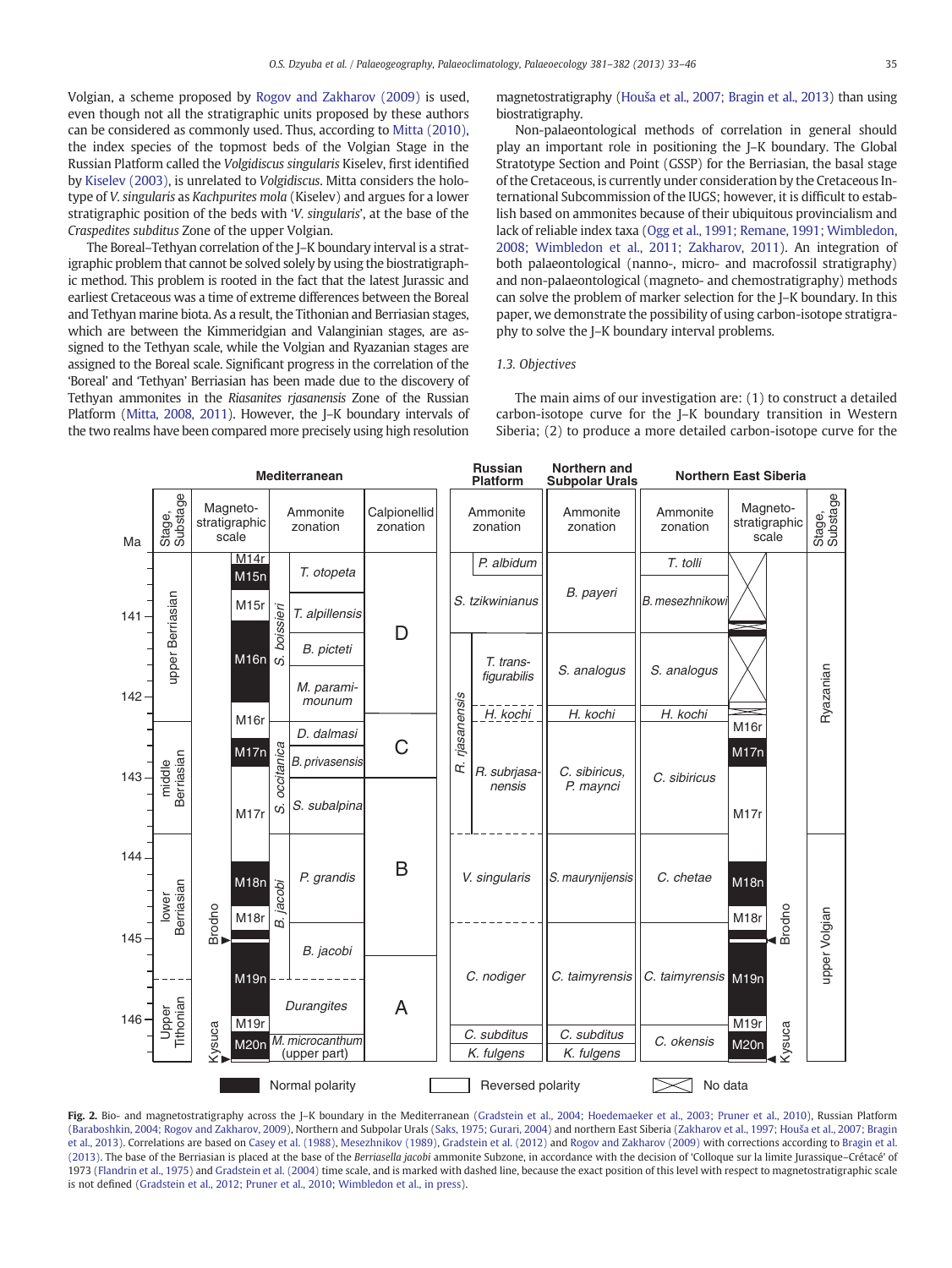J–K boundary transition in Eastern Siberia than currently exists; (3) to construct a composite carbon-isotope curve for the upper Volgian and Ryazanian in Boreal regions; and (4) to compare the carbon isotope records of the J–K boundary sections located in the Boreal and Tethyan areas.

#### 2. Studied sections and materials

#### 2.1. The Maurynya section

The Maurynya section is located approximately 125 km south of the West Siberian town of Saranpaul' [\(Fig. 1,](#page-1-0) 63°10′55.2″N, 60°16′0.02″E). The total thickness of the continuous upper Volgian and lowermost Ryazanian shallow marine sedimentary succession exposed along the right bank of the Maurynya River is 6 m. The section is extremely rich in fossils, including belemnites. The following cylindroteuthid belemnite zones and beds have been established in the section: the Lagonibelus napaensis Zone, Simobelus compactus beds, the Cylindroteuthis knoxvillensis Zone, and Boreioteuthis explorata beds ([Dzyuba, 2013](#page-11-0)). The uppermost 3.5 m of the section is well characterised by ammonites of the Craspedites taimyrensis Zone to the lowermost part of the Hectoroceras kochi Zone (Alifi[rov et al., 2008\)](#page-11-0). The basal upper Volgian part of the section comprises bluish-grey sandstones, with minor siltstone and silty mudstone beds, whereas the uppermost Volgian–lowermost Ryazanian portion is dominated by greenish-grey glauconitic sandstones with occasional concretions. The fossil cephalopods and the presence of glauconite in the section indicate a marine sedimentary setting in the Maurynya River region during the time of the Jurassic–Cretaceous transition. According to [Smith et al. \(1994\)](#page-12-0), this basin was situated at the palaeolatitude of ~60°N.

#### 2.2. The Nordvik section

The Nordvik section is located on the Nordvik Peninsula (northern East Siberia) between Nordvik Bay and Anabar Bay. The J–K boundary strata are well exposed in the Urdyuk–Khaya Cape area [\(Fig. 1](#page-1-0), 73°52′ 36″N, 113°08′33″E). Two individual outcrops (32 and 33) along the coast of Anabar Bay expose a continuous sedimentary succession across the J–K boundary, whereas outcrop 31 exposes middle Ryazanian strata ([Zakharov et al., 1983](#page-13-0)). The interval from the middle Volgian Epivirgatites variabilis ammonite Zone to the Ryazanian Hectoroceras kochi ammonite Zone of the composite Nordvik section, which is approximately 26 m thick, was studied. The section is also wellcharacterised by cylindroteuthid belemnites ([Dzyuba, 2012\)](#page-11-0), bivalves [\(Zakharov et al., 1983; Zakharov and Rogov, 2008\)](#page-13-0), foraminifers and dinocysts [\(Nikitenko et al., 2008\)](#page-12-0). Moreover, all of magnetozones M20n to M17n, including two important subzones (M20n.1r, the Kysuca Subzone, and M19n.1r, the Brodno Subzone), and part of magnetozone M16r were established around the J–K boundary interval in this section (Houš[a et al., 2007; Bragin et al., 2013\)](#page-11-0). The studied section is lithologically homogenous and comprises dark grey claystones with occasional calcareous nodular horizons. The sedimentary environment is interpreted as a distal offshore marine setting with water depths of 150–200 m and deeper [\(Zakharov and Judovnyi,](#page-13-0) [1974\)](#page-13-0), which explains the scarcity of belemnite rostra and therefore makes it difficult to study the boundary interval in detail. According to [Smith et al. \(1994\)](#page-12-0), in the J–K time this basin was located at the palaeolatitude of  $\sim$ 75°N. The reducing conditions in the sediments during diagenesis led to the formation of diagenetic pyrite through the reduction of dissolved sulphate in the pore water (Ž[ák et al., 2011\)](#page-12-0).

#### 2.3. Belemnites

Sixty-one Volgian–Ryazanian cylindroteuthid belemnites were collected from both localities. In the Maurynya section, the belemnites were collected from 25 levels; in the Nordvik section, they were collected from 36 levels. The belemnites sampled from the Maurynya section are composed of translucent light-honey-coloured calcite, and the majority of the belemnites from the Nordvik section are composed of translucent dark-honey-coloured calcite. In addition, the rostra at some stratigraphic levels in the Nordvik section are either encrusted by pyrite grains or contain pyrite within the growth layers and, to a lesser degree, along the central line, as was earlier observed by Ž[ák et al. \(2011\)](#page-12-0).

The sampled belemnites belong to the following genera: Arctoteuthis (46%), Boreioteuthis (7%), Cylindroteuthis (7%), Lagonibelus (21%), Pachyteuthis (3%) and Simobelus (5%). With the exception of Simobelus, these belemnites were presumably active to moderately active epipelagic swimmers based on their stream-lined bodies, fins and the epipe-lagic depths (<200 m) where they dwelled ([Dzyuba, 2013; Zakharov et](#page-11-0) [al., in press\)](#page-11-0). Simobelus, which is characterised by a short robust rostrum, was a lightly active (? nektobenthic) animal that preferred shallow near-shore water [\(Zakharov et al., in press](#page-13-0)). [Gustomesov \(1976\)](#page-11-0) considered Boreioteuthis-like cylindroteuthids that had a moderately elongate ventrally flattened rostrum with a long and wide ventral groove to be bottom-dwelling organisms; however, [Mutterlose et al.](#page-11-0) [\(2010\)](#page-11-0) argued that members of the Hauterivian–Barremian genus Aulacoteuthis (convergent with the genus Boreioteuthis) were active swimmers. Recently, belemnite palaeoecology has been an active topic of discussion. On the one hand, the observed similarities in the oxygen isotope compositions of belemnites, brachiopods and bivalves indicate a nektobenthic habit for belemnites (e.g., [Anderson et al.,](#page-11-0) [1994; Wierzbowski, 2002; Wierzbowski and Joachimski, 2007;](#page-11-0) [Wierzbowski and Rogov, 2011](#page-11-0)). On the other hand, the occurrence of belemnites in black shales deposited under anoxic bottom water conditions (e.g., [Mutterlose, 1983; Seilacher et al., 1985; Oschmann et al.,](#page-11-0) [1999\)](#page-11-0) argues for a nektonic habit for at least some belemnite genera [\(Rexfort and Mutterlose, 2009](#page-12-0)).

Because approximately 11% of the cylindroteuthid belemnites in our collection are not completely preserved, specific identification and generic identification are difficult. All of the identified species are unknown from the Boreal-Atlantic Realm and from Tethys. Most of the identified species (Arctoteuthis repentina, Boreioteuthis explorata, Cylindroteuthis jacutica, Lagonibelus gustomesovi, Lagonibelus sibiricus, Pachyteuthis acuta, and Simobelus compactus) inhabited the Boreal Arctic Sea, whereas others (Arctoteuthis porrectiformis, Arctoteuthis tehamaensis, Cylindroteuthis knoxvillensis, and Lagonibelus napaensis) could have migrated over long distances through the epicontinental seaway between Siberia and Northern California [\(Dzyuba, 2012,](#page-11-0) [2013\)](#page-11-0). Thus, the obtained oxygen isotope data for some of the belemnite species can depend on a non-endemic way of life.

#### 3. Methods

The carbon and oxygen isotope variations in the belemnite rostra mirror that of ancient seawater and can be preserved over time [\(Sælen](#page-12-0) [et al., 1996; Price and Sellwood, 1997; Niebuhr and Joachimski, 2002;](#page-12-0) [Price and Mutterlose, 2004; Rosales et al., 2004; Zakharov et al., 2005;](#page-12-0) [Wierzbowski and Joachimski, 2007; Wierzbowski and Rogov, 2011\)](#page-12-0). Based on recent observations (e.g., [McArthur et al., 2004; Wierzbowski](#page-11-0) [and Rogov, 2011; Zakharov et al., in press\)](#page-11-0), differences in metabolic fractionation or ecology may cause a discrepancy in isotope values for different belemnite families or genera, but these factors do not strongly affect the isotope composition of belemnite calcite; as [Jenkyns et al. \(2002\)](#page-11-0) already stated, reproducible long-term oxygen isotope trends may be recognised, and stratigraphically-correlatable carbon isotope signals may be definable.

However, the  $\delta^{13}$ C and  $\delta^{18}$ O values and the chemical composition of the carbonates can be modified as a result of post-depositional diagenetic alteration of the carbonate material in the belemnite rostra. Different methods were applied to identify samples with diagenetically-altered C- and O-isotope values. One method is the investigation of polished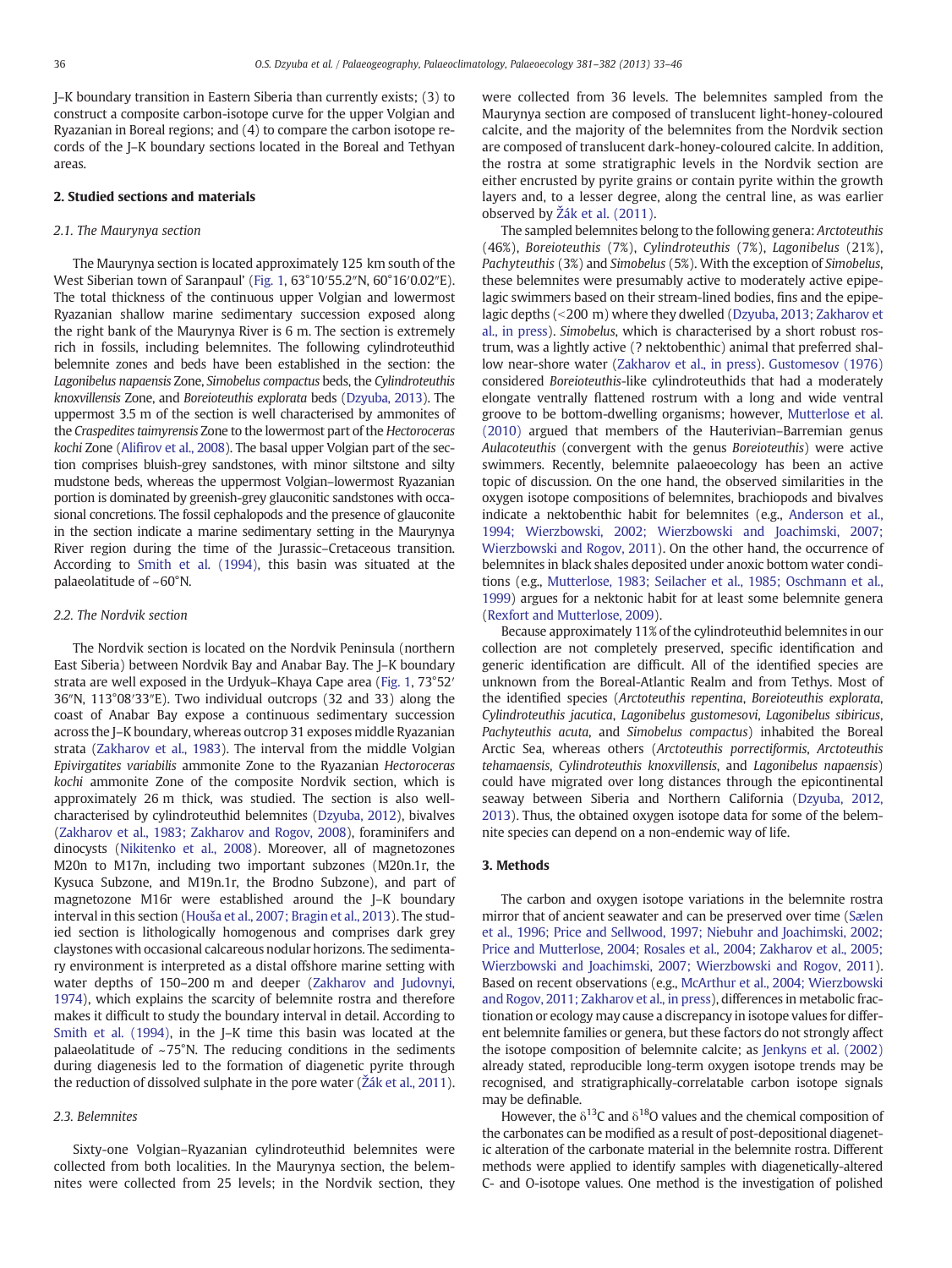<span id="page-4-0"></span>belemnite chips using cathodoluminescence, where diageneticallyaltered parts of belemnites are characterised by luminescence. Intense cathodoluminescence of carbonate material is due to high concentrations of  $Mn^{2+}$  and Fe<sup>2+</sup> in CaCO<sub>3</sub> ([Machel, 1985\)](#page-11-0) that usually are the result of the diagenetical alteration processes [\(Veizer, 1983\)](#page-12-0). Another method uses geochemical criteria to distinguish altered from nonaltered samples via the Fe, Mn and Sr contents of carbonates. Low Sr concentrations and high Fe and Mn concentrations in the meteoric waters and diagenetic fluids lead to a decrease in the Sr contents and an increase in the Fe and Mn contents of shell carbonates during postdepositional alteration [\(Brand and Veiser, 1980](#page-11-0)). Different authors have used different concentrations of these elements as limiting criteria (e.g., Anderson et al., 1994; Ditchfi[eld, 1997; Price and Mutterlose,](#page-11-0) [2004](#page-11-0)). Nevertheless, the ultimate factor in identifying diageneticallyaltered samples is the correlation between the isotopic compositions of carbon and oxygen and the Fe and Mn contents.

The state of preservation of the studied belemnite rostra material was determined using the Centaurus Cathodoluminescence Detector in a LEO1430VP scanning electron microscope (SEM). The altered exterior and central parts of the belemnites (Fig. 3a, b) were removed, and the remaining parts of the samples were powdered in an agate mortar. To determine the Ca, Mg, Fe, Mn and Sr contents, 100 mg samples were dissolved in 1N HCl. Careful dissolution in an unsaturated acid solution avoids contamination by the components of siliciclastic material. The siliciclastic content in the samples reaches 3.8% and is 0.6% on average. The Ca, Mg, Fe, Mn and Sr contents in the soluble part of the carbonates were determined on an SP9 PI UNICAM atomic-absorption spectrometer. The determination error was less than 10%.

The isotopic composition of the carbon dioxide was measured by mass spectrometry in a continuous helium flow. A mass-spectrometric complex, including a Finnigan MAT-253 mass spectrometer and a Gas Bench II sample preparation line, were used to analyse the isotopic compositions of oxygen and carbon in the carbonate. For the measurements, we used pure CO<sub>2</sub> produced by the decomposition of carbonate powder in orthophosphoric acid for 2 h at 60 °C. The accuracy of the carbon and oxygen determination in the carbonates (0.1‰ for both  $\delta^{13}$ C and  $\delta^{18}$ O) was controlled by analysis of international (NBS19  $\delta^{13}C = +1.9\%$ ,  $\delta^{18}O = -2.2\%$ ) standard samples.

All of the analyses were carried out at the Analytical Center of the Sobolev Institute of Geology and Mineralogy, Novosibirsk.

#### 4. Results

#### 4.1. Post-depositional changes

Examination of polished plates from the belemnite rostra collections with cathodoluminescence radiation revealed that the majority of the selected material had no significant signs of post-depositional changes. Only a few samples were characterised by the luminescence of exterior or apical parts (Fig. 3a, b) or a significant part of the rostrum (Fig. 3c).

All of the studied belemnite rostra were characterised by high concentrations of strontium (900–1762 ppm in the Nordvik section, and 1022–1443 ppm in the Maurynya section), suggesting a high degree of preservation of the belemnite carbonate material ([Rosales](#page-12-0) [et al., 2001, 2004](#page-12-0)). A small number of samples in the Nordvik section are characterised by high concentrations of iron and manganese [\(Table 1](#page-5-0)). The highest concentrations of Fe (up to 3624 ppm) and Mn (up to 615 ppm) are typical of the samples characterised by luminescence and re-crystallisation of the carbonate material.







Fig. 3. Cathodoluminescence photomicrographs of belemnite rostra. (A) Luminescent external growth lines of the rostrum. Sample MR54.1-20. (B) Luminescent apical line area of the rostrum. Sample NP32.5-20. (C) Strongly luminescent rostrum. Sample NP32.7-100.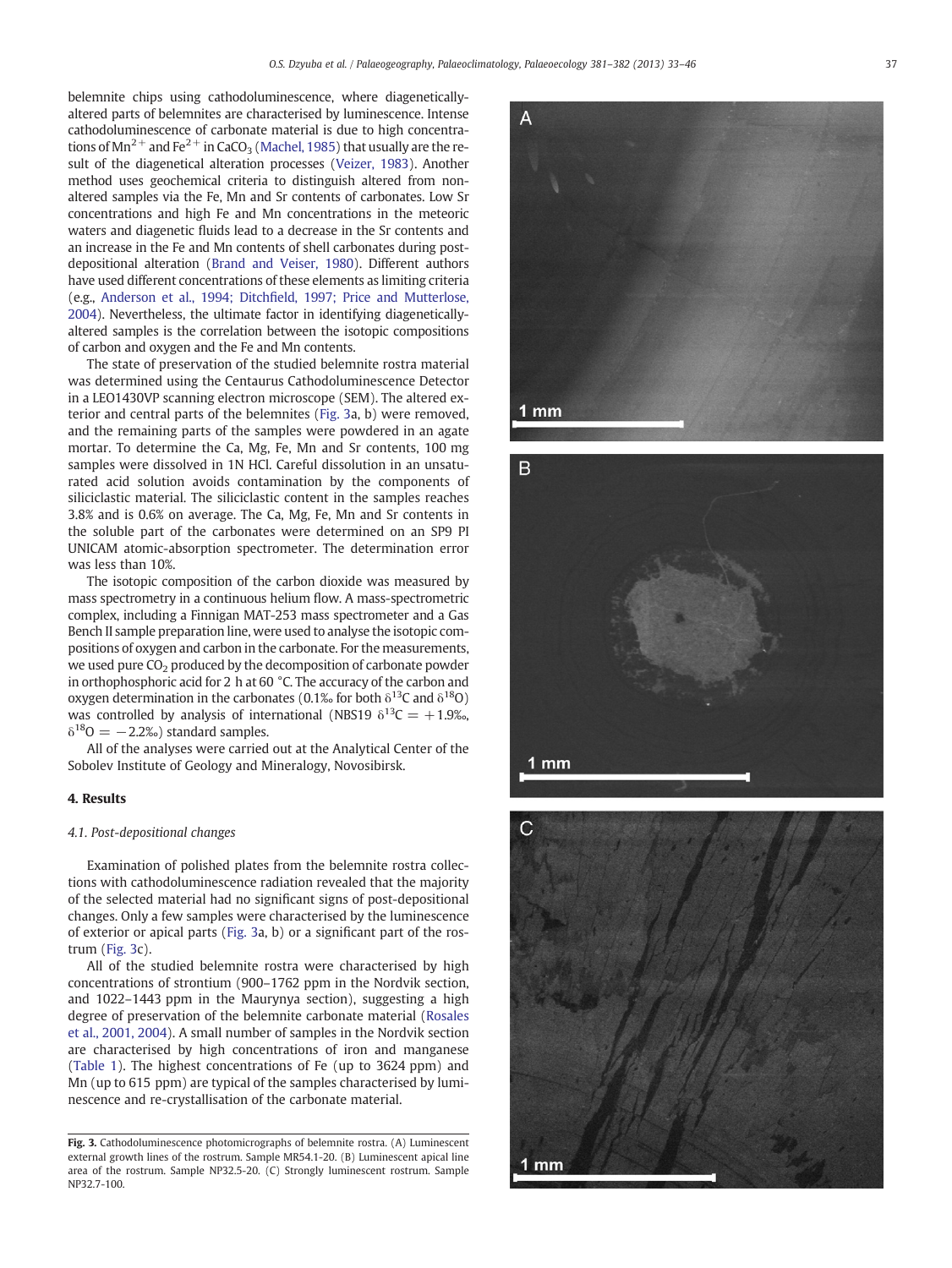### <span id="page-5-0"></span>Table 1

Stable isotope data (belemnite rostra, in ‰ vs. V-PDB) and chemical composition of samples (in ppm) from the Maurynya and Nordvik sections. Bold font denotes diagenetically-altered samples (Mn content >100 ppm; Fe content >150 ppm) that were not included in the diagrams and were rejected from subsequent analyses.

| Sample ID                | Location                               | Position       | Ammonite biozone               | Taxonomy                                                           | $\delta^{13}C$           | $\delta^{18}O$   | Mn             | Fe             | Sr           | Mg          | Ca                 |
|--------------------------|----------------------------------------|----------------|--------------------------------|--------------------------------------------------------------------|--------------------------|------------------|----------------|----------------|--------------|-------------|--------------------|
|                          |                                        | m              |                                |                                                                    | $(\%$ o)                 |                  | (ppm)          |                |              |             |                    |
| MR54.1-10                | Maurynya River                         | 0.10           |                                | Lagonibelus cf. napaensis                                          | $-0.5$                   | $-0.6$           | 30             | 100            | 1020         | 749         | 393,000            |
| MR54.1-20                | Maurynya River                         | 0.20           |                                | Arctoteuthis cf. porrectiformis                                    | $\mathbf{1}$             | $-0.6$           | 29             | 8              | 1080         | 766         | 379,000            |
| MR54.2-00                | Maurynya River                         | 0.50           |                                | Boreioteuthis cf. explorata                                        | 1.4                      | $-0.2$           | 11             | 57             | 1210         | 877         | 389,000            |
| MR54.3-20                | Maurynya River                         | 1.05           |                                | Boreioteuthis explorata                                            | 0.5                      | $-0.8$           | 2              | 5              | 1280         | 981         | 391,000            |
| MR54.3-105               | Maurynya River                         | 1.90           |                                | Boreioteuthis cf. explorata                                        | 0.4                      | $-0.2$           | $\overline{4}$ | 5              | 1140         | 880         | 380,000            |
| MR54.4-10                | Maurynya River                         | 2.30           |                                | Boreioteuthis cf. explorata                                        | 0.2                      | $-2.0$           | 9              | 17             | 1280         | 918         | 367,000            |
| MR54.5-00<br>MR54.5-20   | Maurynya River<br>Maurynya River       | 2.45<br>2.65   |                                | Simobelus cf. compactus<br>Simobelus cf. compactus                 | 0.3<br>0.8               | $-0.2$<br>$-1.4$ | 2<br>17        | 5<br>4         | 1290<br>1320 | 711<br>613  | 373,000<br>376,000 |
| MR54.5-30                | Maurynya River                         | 2.75           |                                | Simobelus cf. compactus                                            | 1.6                      | $-0.9$           | 4              | $\overline{2}$ | 1440         | 645         | 372,000            |
| MR54.5-45                | Maurynya River                         | 2.90           | taimyrensis                    | Pachyteuthis cf. acuta                                             | 0.7                      | $-1.1$           | 16             | $\overline{4}$ | 1240         | 673         | 369,000            |
| MR54.5-50                | Maurynya River                         | 2.95           | taimyrensis                    | Lagonibelus cf. napaensis                                          | 0.8                      | $-1.3$           | 4              | 20             | 1120         | 1270        | 385,000            |
| MR54.5-55                | Maurynya River                         | 3.00           | taimyrensis                    | Lagonibelus cf. napaensis                                          | 0.9                      | $-1.1$           | 17             | 14             | 1270         | 742         | 361,000            |
| MR54.5-60                | Maurynya River                         | 3.05           | taimyrensis                    | Lagonibelus cf. napaensis                                          | 0.8                      | $-0.9$           | 7              | 19             | 1370         | 710         | 354,000            |
| MR54.5-70                | Maurynya River                         | 3.15           | taimyrensis                    | Lagonibelus cf. napaensis                                          | 0.6                      | $-0.7$           | 5              | 6              | 1350         | 586         | 362,000            |
| MR54.5-85                | Maurynya River                         | 3.30           | maurynijensis                  | Lagonibelus cf. napaensis                                          | $-0.3$                   | $-1.6$           | 3              | 31             | 1100         | 914         | 355,000            |
| MR54.5-95                | Maurynya River                         | 3.40           | maurynijensis                  | indet.                                                             | 0                        | $-1.2$           | 8              | 5              | 1120         | 1030        | 360,000            |
| MR54.6-00                | Maurynya River                         | 3.45           | maurynijensis                  | Lagonibelus cf. gustomesovi                                        | $-0.5$                   | $-2.0$           | 6              | 6              | 1150         | 1340        | 353,000            |
| MR54.6-25                | Maurynya River                         | 3.70           | maurynijensis                  | Lagonibelus cf. napaensis                                          | $-0.4$                   | $-1.3$           | 6              | 5              | 1160         | 661         | 381,000            |
| MR54.6-30                | Maurynya River<br>Maurynya River       | 3.75           | maurynijensis                  | Lagonibelus cf. gustomesovi                                        | $-0.1$<br>$\overline{0}$ | $-1.7$           | 8<br>12        | 15<br>9        | 1090         | 1030<br>837 | 381,000            |
| MR54.6-50<br>MR54.6-85   | Maurynya River                         | 3.95<br>4.30   | maurynijensis<br>maurynijensis | Pachyteuthis sp.<br>Lagonibelus gustomesovi                        | $\bf{0}$                 | $-1.2$<br>$-0.9$ | 9              | 5              | 1300<br>1340 | 835         | 394,000<br>382,000 |
| MR54.7-05                | Maurynya River                         | 4.60           | sibiricus                      | Lagonibelus cf. gustomesovi                                        | $-0.1$                   | $-0.8$           | 3              | 13             | 1240         | 914         | 383,000            |
| MR54.7-25                | Maurynya River                         | 4.80           | sibiricus                      | indet.                                                             | $-0.1$                   | $-1.6$           | 5              | 5              | 1340         | 978         | 378,000            |
| MR54.8-05                | Maurynya River                         | 4.90           | sibiricus                      | Arctoteuthis cf. repentina                                         | 0.3                      | $-1.6$           | 6              | 65             | 1290         | 709         | 388,000            |
| MR54.9-10                | Maurynya River                         | 5.55           | kochi                          | Arctoteuthis repentina                                             | $-0.4$                   | $-1.1$           | 4              | 5              | 1370         | 1200        | 385,000            |
| NP33.8-20                | Nordvik Peninsula                      | 0.20           | variabilis                     | Cylindroteuthis jacutica                                           | 0.2                      | 0.8              | 26             | 103            | 950          | 1540        | 369,000            |
| NP32.4-55                | Nordvik Peninsula                      | 4.70           | exoticus                       | indet.                                                             | 0.9                      | $-1.5$           | 22             | 108            | 1040         | 853         | 388,000            |
| NP32.5-20                | Nordvik Peninsula                      | 6.55           | okensis                        | Lagonibelus sibiricus                                              | 0                        | $-1.0$           | 160            | 1230           | 990          | 950         | 379,000            |
| NP32.6-80                | Nordvik Peninsula                      | 8.10           | okensis                        | Arctoteuthis cf. porrectiformis                                    | 0.3                      | $-1.4$           | 97             | 1553           | 969          | 1050        | 377,000            |
| NP32.7-100               | Nordvik Peninsula                      | 9.15           | okensis                        | Arctoteuthis cf. porrectiformis                                    | 0.5                      | $-0.7$           | 257            | 3624           | 900          | 924         | 374,000            |
| NP32.8-105               | Nordvik Peninsula                      | 10.25          | taimyrensis                    | Lagonibelus cf. gustomesovi                                        | 0.1                      | 0.8              | 16             | 15             | 1100         | 692         | 372,000            |
| NP32.9-15                | Nordvik Peninsula                      | 10.85          | taimyrensis                    | Arctoteuthis cf. porrectiformis                                    | 0.1                      | $-0.5$           | 23             | 36             | 947          | 1240        | 370,000            |
| NP32.9-40<br>NP32.9-170  | Nordvik Peninsula<br>Nordvik Peninsula | 11.10<br>12.40 | taimyrensis<br>taimyrensis     | Arctoteuthis cf. porrectiformis<br>Arctoteuthis cf. tehamaensis    | 0<br>0.2                 | 0.6<br>0.1       | 22<br>12       | 38<br>24       | 1250<br>1080 | 770<br>805  | 363,000<br>376,000 |
| NP32.9-230               | Nordvik Peninsula                      | 13.00          | taimyrensis                    | Arctoteuthis cf. tehamaensis                                       | 0.3                      | $-1.3$           | 93             | 654            | 967          | 1790        | 367,000            |
| NP32.9-240               | Nordvik Peninsula                      | 13.10          | taimyrensis                    | Arctoteuthis cf. porrectiformis                                    | 0.9                      | $-0.2$           | 22             | 53             | 1130         | 840         | 380,000            |
| NP32.10-10               | Nordvik Peninsula                      | 13.40          | chetae                         | Arctoteuthis cf. porrectiformis                                    | 0.2                      | $-0.9$           | 19             | 27             | 980          | 1070        | 381,000            |
| NP32.10-65               | Nordvik Peninsula                      | 13.95          | chetae                         | Arctoteuthis cf. porrectiformis                                    | $-0.1$                   | $-0.6$           | 12             | 16             | 1070         | 1120        | 383,000            |
| NP32.10-102              | Nordvik Peninsula                      | 14.32          | chetae                         | Arctoteuthis tehamaensis                                           | $-0.9$                   | $-0.6$           | 35             | 33             | 1050         | 1040        | 367,000            |
| NP32.12-35               | Nordvik Peninsula                      | 14.90          | sibiricus                      | Arctoteuthis cf. tehamaensis                                       | 0.8                      | 0.0              | 19             | 30             | 1260         | 920         | 359,000            |
| NP32.12-100              | Nordvik Peninsula                      | 15.55          | sibiricus                      | Arctoteuthis tehamaensis                                           | 0.7                      | $-1.5$           | 17             | 20             | 1010         | 832         | 373,000            |
| NP32.13-30               | Nordvik Peninsula                      | 15.95          | sibiricus                      | Arctoteuthis tehamaensis                                           | 0.3                      | $-1.7$           | 70             | 62             | 1090         | 1050        | 375,000            |
| NP32.13-45               | Nordvik Peninsula                      | 16.10          | sibiricus                      | indet.                                                             | 0.1                      | $-0.4$           | 68             | 71             | 1410         | 772         | 376,000            |
| NP32.13-55               | Nordvik Peninsula                      | 16.20          | sibiricus                      | Arctoteuthis sp.                                                   | 0.1                      | 0.4              | 45             | 21             | 1220         | 1040        | 378,000            |
| NP32.13-70               | Nordvik Peninsula                      | 16.35          | sibiricus                      | Arctoteuthis sp.                                                   | $-0.2$                   | $-1.2$           | 87             | 210            | 1030         | 1160        | 378,000            |
| NP32.14-10<br>NP32.14-35 | Nordvik Peninsula<br>Nordvik Peninsula | 16.50<br>16.75 | sibiricus<br>sibiricus         | Cylindroteuthis knoxvillensis<br>Arctoteuthis cf. porrectiformis   | $-0.2$<br>1.2            | $-0.5$<br>$-0.3$ | 51<br>56       | 73<br>75       | 1270<br>1090 | 778<br>729  | 381,000<br>377,000 |
| NP32.14-40               | Nordvik Peninsula                      | 16.80          | sibiricus                      | Arctoteuthis cf. repentina                                         | 0.6                      | $-0.4$           | 30             | 22             | 1140         | 1390        | 372,000            |
| NP32.14-55               | Nordvik Peninsula                      | 16.95          | sibiricus                      | Arctoteuthis cf. repentina                                         | 0.1                      | $-0.3$           | 74             | 78             | 1140         | 1690        | 368,000            |
| NP32.14-60               | Nordvik Peninsula                      | 17.00          | sibiricus                      | indet.                                                             | $-2.6$                   | $-2.2$           | 615            | 3268           | 1760         | 1530        | 388,000            |
| NP32.14-65               | Nordvik Peninsula                      | 17.05          | sibiricus                      | Arctoteuthis cf. repentina                                         | 0.4                      | $-0.3$           | 22             | 17             | 1120         | 851         | 373,000            |
| NP32.15-20               | Nordvik Peninsula                      | 17.30          | sibiricus                      | Cylindroteuthis cf. knoxvillensis                                  | $0.5\,$                  | $\bf{0}$         | 125            | 377            | 1580         | 913         | 375,000            |
| NP32.15-80               | Nordvik Peninsula                      | 17.90          | sibiricus                      | Arctoteuthis cf. tehamaensis                                       | $-1.3$                   | 0.7              | 110            | 123            | 1420         | 907         | 375,000            |
| NP32.15-105              | Nordvik Peninsula                      | 18.15          | sibiricus                      | indet.                                                             | $-1.1$                   | $-3.2$           | 377            | 1306           | 1580         | 1070        | 381,000            |
| NP32.16-70               | Nordvik Peninsula                      | 18.90          | sibiricus                      | Cylindroteuthis cf. knoxvillensis                                  | 0                        | 0.5              | 17             | $9\,$          | 1090         | 1070        | 391,000            |
| NP32.16-110              | Nordvik Peninsula                      | 19.30          | sibiricus                      | Arctoteuthis cf. tehamaensis                                       | $-0.3$                   | 0.5              | 78             | 102            | 1040         | 1030        | 388,000            |
| NP32.16-135              | Nordvik Peninsula                      | 19.55          | sibiricus                      | indet.                                                             | 0.6                      | $-1.3$           | 79             | 177            | 1050         | 825         | 391,000            |
| NP32.16-150              | Nordvik Peninsula                      | 19.70          | sibiricus                      | Arctoteuthis cf. porrectiformis                                    | 1.5                      | $-0.4$           | 96             | 77             | 1010         | 912         | 394,000            |
| NP32.18-55<br>NP31.3-10  | Nordvik Peninsula<br>Nordvik Peninsula | 21.15          | kochi                          | Arctoteuthis cf. porrectiformis<br>Arctoteuthis cf. porrectiformis | 0.9                      | $-1$             | 174            | 73             | 1180<br>1060 | 870<br>593  | 380,000<br>412,000 |
| NP31.3-180               | Nordvik Peninsula                      | 23.50<br>25.20 | kochi<br>kochi                 | Arctoteuthis cf. porrectiformis                                    | 1.4<br>$\mathbf{1}$      | 1.9<br>$-1.1$    | 53<br>23       | 72<br>17       | 1390         | 718         | 378,000            |
|                          |                                        |                |                                |                                                                    |                          |                  |                |                |              |             |                    |

An analysis of binary diagrams showed a relationship between the changes in the Fe and Mn concentrations in a small number of the samples with high concentrations of these elements ([Fig. 4](#page-6-0)a). In addition, the lowest  $\delta^{18}$ O values corresponded with higher concentrations of Mn and/or Fe ([Fig. 4b](#page-6-0), c). A similar correlation was observed for some of the samples on  $\delta^{13}$ C–Mn and  $\delta^{13}$ C–Fe binary diagrams [\(Fig. 4](#page-6-0)d, e), suggesting post-depositional alteration of the carbonate material of the belemnite rostra at some levels of the Nordvik section. As a result, displacements of the primary  $\delta^{18}$ O and  $\delta^{13}$ C values are observed. These samples were excluded from further consideration. The Mn and Fe concentrations in the other samples were less than 100 ppm and 150 ppm, respectively, and did not exceed the threshold concentrations of these elements that are accepted by many authors as indicators of high degrees of carbonate material preservation in belemnite rostra (e.g., [Price and Mutterlose, 2004;](#page-12-0) [Nunn et al., 2010\)](#page-12-0).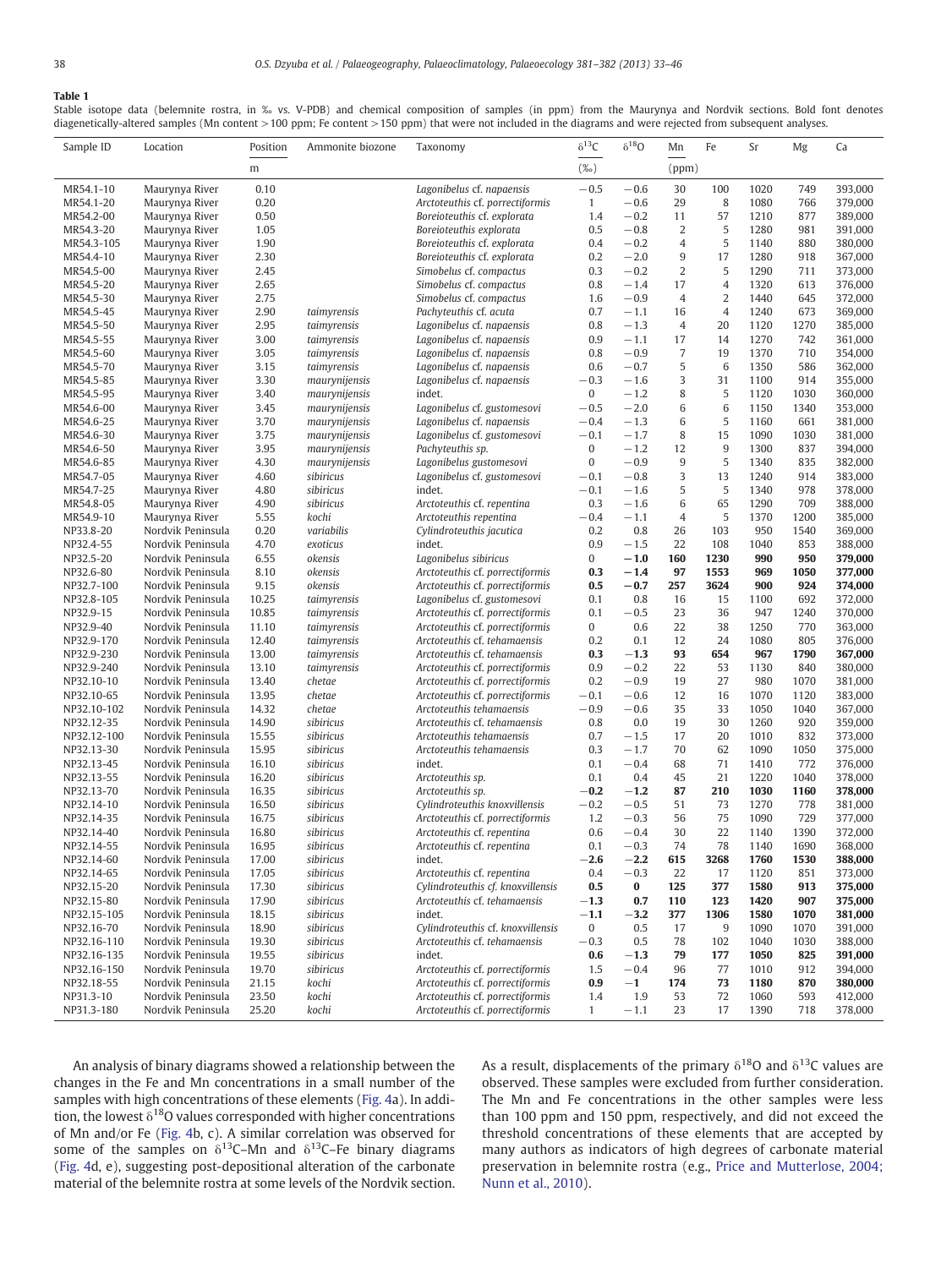#### <span id="page-6-0"></span>4.2. Oxygen and carbon isotope variations

The Maurynya and Nordvik sections are characterised by similar trends of oxygen isotope variations within the same stratigraphic interval; the only difference is that the average  $\delta^{18}$ O values in the



Maurynya section are lower than those in the Nordvik section. The  $\delta^{18}$ O values in the Maurynya section vary from  $-2.0$  to  $-0.2\%$ with an average of  $-1.1\%$  ([Table 1,](#page-5-0) [Fig. 5](#page-7-0)) and are characterised by a generally decreasing upward trend to the upper part of the section. In the upper Volgian–lowermost Ryazanian (Craspedites okensis– Chetaites sibiricus ammonite zones) of the Nordvik section, the mean  $\delta^{18}$ O value is −0.3‰, and the values range from −1.7 to 0.8‰ ([Table 1,](#page-5-0) [Fig. 6\)](#page-8-0). The  $\delta^{18}$ O values show an overall trend towards negative values from the middle Volgian to the base of the Ryazanian. The minimum  $\delta^{18}$ O value (−1.7‰) is observed in the lower part of the C. sibiricus Zone within the lowermost part of magnetozone M17n. The values increase upward in the C. sibiricus Zone and vary insignificantly from  $-0.5%$  to  $+0.5%$ . In the uppermost part of the section, which corresponds to the middle part of the H. kochi ammonite Zone, the  $\delta^{18}$ O values increase up to 1.9‰ and then decrease to  $-1.1$ ‰ [\(Fig. 6\)](#page-8-0).

The  $\delta^{13}$ C values in the Maurynya section range from  $-0.5$  to  $+1.6\%$ with a general decreasing upwards trend and include two large positive excursions [\(Fig. 5\)](#page-7-0). The first excursion is defined in the lower part of the section, near the base of the Boreioteuthis explorata belemnite beds, where the  $\delta^{13}$ C values increase from  $-0.5%$  to 1.4‰ and then decrease to almost 0‰. The second excursion is in the top part of the Craspedites *taimyrensis* ammonite Zone and is characterised by an increase in  $\delta^{13}$ C values up to 1.6‰ and a subsequent decrease to  $-0.5%$  in the basal part of the Subcraspedites maurynijensis ammonite beds. In addition, a small positive shift is recognised in the Chetaites sibiricus ammonite Zone.

A  $\delta^{13}$ C curve was reconstructed for the J–K boundary interval of the Nordvik section [\(Fig. 6](#page-8-0)). The curve essentially expands the curve that was first reconstructed by Ž[ák et al. \(2011\)](#page-12-0) for the Middle Oxfordian– lowermost Ryazanian (Cardioceras densiplicatum–Chetaites sibiricus ammonite zones), which is characterised by lower data density at some levels. For example, the  $\delta^{13}$ C curve for the Craspedites taimyrensis– Chetaites chetae zonal interval of Ž[ák et al. \(2011\)](#page-12-0) consisted of only three points and contained no significant excursions. The curve based on the new data characterises the C. taimyrensis–Hectoroceras kochi ammonite zones of the Nordvik section and has its maximum data density in the C. taimyrensis–C. sibiricus zonal interval.

The  $\delta^{13}$ C values in the studied interval of the Nordvik section vary from  $-0.9$  to  $+1.5$ ‰. In the top part of the Craspedites taimyrensis Zone, the  $\delta^{13}$ C values increase from  $+0.2$  (near the Brodno (M19n-1r) Subzone) to  $+0.9%$  (magnetozone M18r) and subsequently decrease to  $+0.2%$  at the base of the Chetaites chetae Zone and to  $-0.9%$  near its top (at the boundary between magnetozones M18n and M17r). The Chetaites sibiricus Zone is characterised by a gradual decrease of  $\delta^{13}$ C values and includes two positive shifts in the middle and upper parts of the zone in which the  $\delta^{13}$ C values increase from background values of 0–0.5‰ to 1.2‰ and 1.5‰, respectively (see [Fig. 6](#page-8-0)). The middle part of the Hectoroceras kochi Zone is also characterised by high  $\delta^{13}$ C values that vary between 1 and 1.4‰ [\(Fig. 6](#page-8-0)).

A comparison of the reconstructed  $\delta^{13}$ C curve with the data from (Ž[ák et al., 2011\)](#page-12-0) with application of the geochemical criteria accepted during this study shows that the differences between samples of the same age did not exceed 0.2‰. Moreover, both sets of data show the same trends of  $\delta^{13}$ C changes.

Fig. 4. (A) Fe versus Mn values. A correlation between the Fe and Mn values is observed in altered belemnite samples with high concentrations of these elements. (B) Fe versus  $\delta^{18}$ O values. No correlation between the Fe and  $\delta^{18}$ O values is observed in the diagenetically-unaltered belemnite rostra. (C) Mn versus  $\delta^{18}O$  values. No correlation between the Mn and  $\delta^{18}$ O values is observed in the diagenetically-unaltered belemnite rostra. (D) Mn versus  $\delta^{13}$ C values. No correlation between the Mn and  $\delta^{13}$ C values is observed in the diagenetically-unaltered belemnite rostra. (E) Fe versus  $\delta^{13}$ C values. No correlation between the Fe and  $\delta^{13}$ C values is observed in the diageneticallyunaltered belemnite rostra.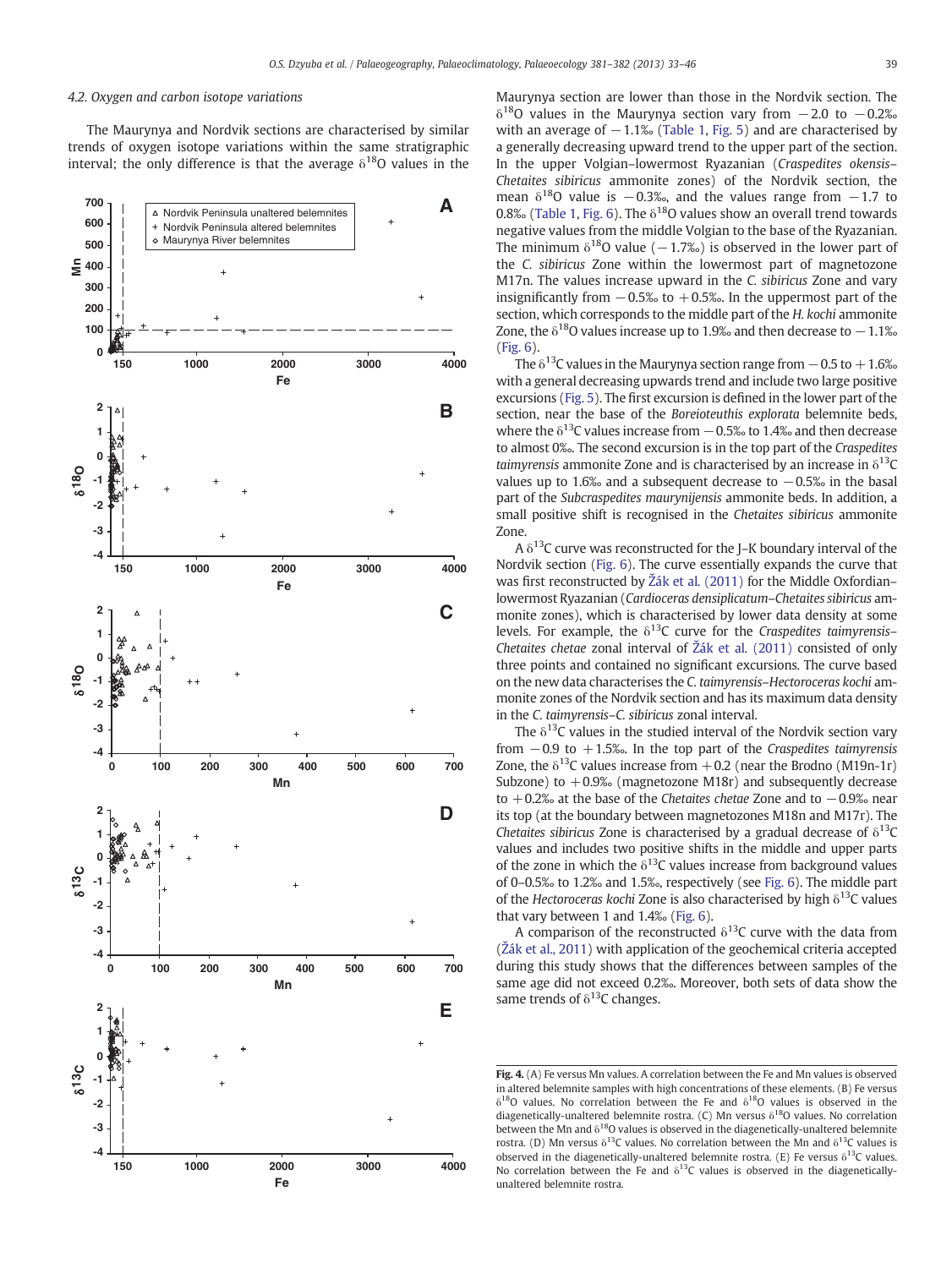<span id="page-7-0"></span>

Fig. 5. Stable isotope signals at the Maurynya section (eastern slope of the Northern Urals, Western Siberia). Data are summarised using a 5-point moving average. Biostratigraphy and lithology are after Alifi[rov et al. \(2008\)](#page-11-0) and [Dzyuba \(2013\)](#page-11-0).

#### 5. Discussion

#### 5.1. Palaeoenvironmental background

A comparison of the  $\delta^{18}$ O curves obtained for the Maurynya and Nordvik sections showed an agreement between the general trends in the oxygen isotopic composition. The differences in  $\delta^{18}O$  values in these sections are most likely due to the difference of water temperature in the marine basins, which is corroborated by the northern palaeogeographic position of the Nordvik section in comparison with the Maurynya section ([Fig. 7\)](#page-9-0). The negative trend in the  $\delta^{18}O$  curve established for the Maurynya section was previously recorded in the Russian Platform ([Price and Rogov, 2009](#page-12-0)) and Nordvik Peninsula (Ž[ák](#page-12-0) [et al., 2011](#page-12-0)) sections. The same trend was noted for the oxygen isotope variations obtained from Upper Tithonian–lower Berriasian bulk carbonates in Deep Sea Drilling Project Hole 534A in the central Atlantic Ocean ([Tremolada et al., 2006\)](#page-12-0). This trend is expressed less prominently in the Puerto Escaño section of southern Spain (Ž[ák et al., 2011](#page-12-0)). This negative  $\delta^{18}$ O trend is associated with a gradual warming of the climate from the Middle Oxfordian to the earliest Ryazanian ([Abbink et al.,](#page-11-0) 2001; Price and Rogov, 2009; Ž[ák et al., 2011; Zakharov et al., in](#page-11-0) [press](#page-11-0)). According to [Dera et al. \(2011\)](#page-11-0), the  $\delta^{18}$ O decrease during the Late Jurassic approximately corresponds to a period of prolonged and intensive magmatism in the northeast Asian igneous provinces ([Wang](#page-12-0) [et al., 2006](#page-12-0)) that could have caused high  $pCO<sub>2</sub>$  levels, which in turn could have maintained warmer climatic conditions.

The belemnite data show a trend towards heavier values of  $\delta^{18}O$ (positive trend) only at the top of studied section across the Chetaites sibiricus–Hectoroceras kochi ammonite zonal boundary ([Fig. 6](#page-8-0)). This trend coincides with the initiation of a climate cooling supposed for the earliest Cretaceous (e.g., [Podlaha et al., 1998; Mutterlose and](#page-12-0) [Kessels, 2000; Weissert and Erba, 2004](#page-12-0)). According to [Abbink et al.](#page-11-0) [\(2001\)](#page-11-0), the climatic shift in the North Sea region represented by a change from warm and arid to slightly cooler and humid conditions occurred in the H. kochi Zone. In Dorset (southern U.K.), the Durlston Bay and Lulworth Cove sections provide evidence of a climatic shift from semi-arid phase to more humid phase in the middle–late Berriasian [\(Schnyder et al., 2006, 2009\)](#page-12-0). The reconstructed oxygen-isotope curves for the Maurynya and Nordvik sections show a correlation of the main  $\delta^{18}$ O variations with the shift in climate from warm in the late Volgian to cooler in the middle–late Ryazanian, which was recognised in the Yatriya River (Western Siberia) successions ([Price and Mutterlose,](#page-12-0) [2004\)](#page-12-0). These earliest Cretaceous palaeoclimatic changes coincided with the decrease of atmospheric  $CO<sub>2</sub>$  levels established by [Huang et](#page-11-0) [al. \(2012\)](#page-11-0) from the early–middle Berriasian to the early Valanginian.

Global warming during the Late Jurassic was apparently favourable for life on Earth, which is observed in the increased diversity of marine fauna during this time (e.g., [Newman, 2001\)](#page-11-0). Although the J–K boundary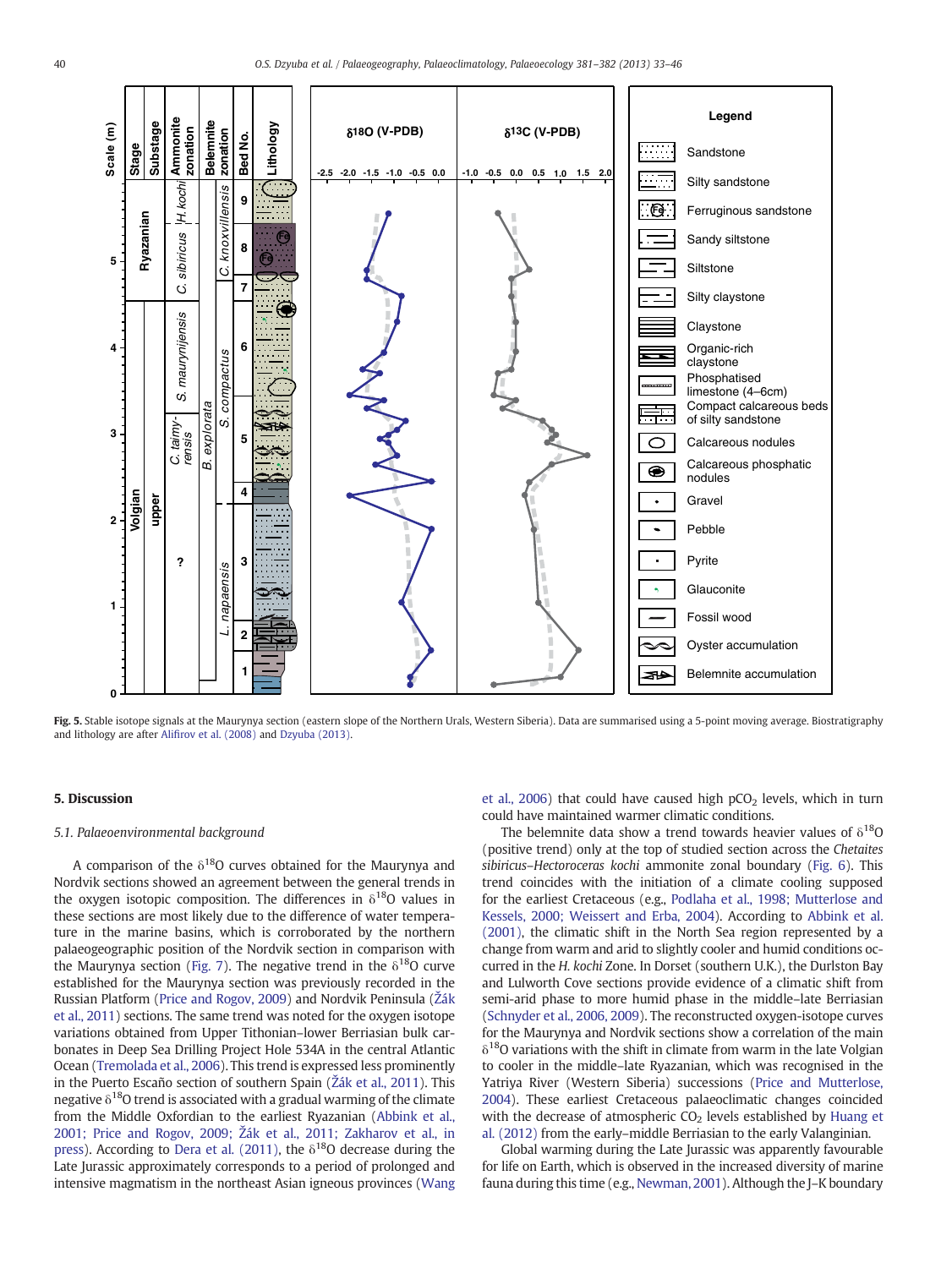<span id="page-8-0"></span>

Fig. 6. Stable isotope signals at the Nordvik section (northern East Siberia) after Ž[ák et al. \(2011\)](#page-12-0) with some additions. For the interval from the E. variabilis Zone to the C. okensis Zone, all of the data are summarised using a 5-point moving average. For the interval from the C. taimyrensis Zone to the H. kochi Zone, only new data are summarised using a 5-point moving average. Biostratigraphy and lithology are after [Zakharov et al. \(1983\)](#page-13-0), [Nikitenko et al. \(2008\)](#page-12-0), [Zakharov and Rogov \(2008\)](#page-13-0), and [Dzyuba \(2012\)](#page-11-0) (for legend see [Fig. 5](#page-7-0)). The palaeomagnetic zonation is after Houš[a et al. \(2007\)](#page-11-0) with a correction after [Bragin et al. \(2013\)](#page-11-0).

has long been associated with a mass extinction event [\(Raup and](#page-12-0) [Sepkoski, 1984\)](#page-12-0), numerous data suggest high biodiversity at this level. High diversity has been reported for plants [\(Niklas, 1988\)](#page-12-0), tetrapods and insects [\(Alekseev et al., 2001](#page-11-0)) on the continents and for ammonites [\(Rogov et al., 2010](#page-12-0)), belemnites ([Dzyuba, 2013\)](#page-11-0), bivalves and brachiopods [\(Hammer et al., 2011](#page-11-0)) in Boreal seas. The following arguments were presented by [Rogov et al. \(2010\)](#page-12-0) to explain the 'myth' of the J–K boundary extinction phenomena: (1) the fauna of the J–K boundary interval (especially from Boreal basins) were poorly known until recently; (2) the increase of speciation rate and/or provinciality was obscured in the summaries of datasets from all stages/substages and regions; and (3) most of the palaeontological data are from the most-studied regions of Europe, where regressive/terrestrial/freshwater facies around the J–K boundary are widespread.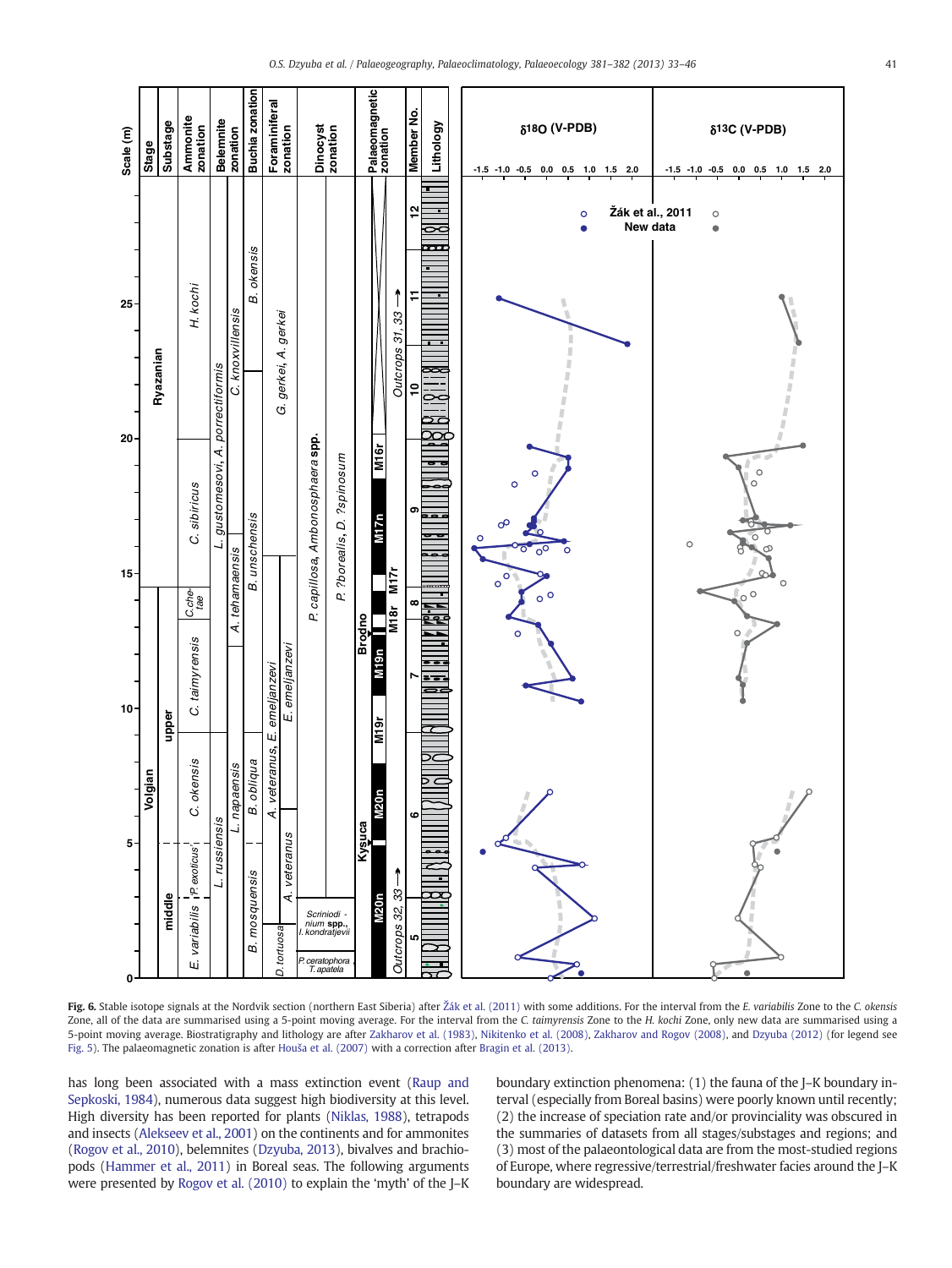<span id="page-9-0"></span>

Fig. 7. (A) Carbon isotope excursions across the J–K boundary interval in the Boreal sections: Gorodischi, Kashpir [\(Gröcke et al., 2003](#page-11-0)), Marievka [\(Price and Rogov, 2009\)](#page-12-0), Yatriya ([Price](#page-12-0) [and Mutterlose, 2004](#page-12-0)), Maurynya (present paper), Boyarka [\(Nunn et al., 2010](#page-12-0)), Nordvik (Ž[ák et al., 2011,](#page-12-0) with some additions). (B) Correlation of the Boreal composite (present paper) and Tethyan Guppen-Heuberge [\(Weissert and Mohr, 1996](#page-12-0)) carbon-isotope curves. (C) Positions of all of the compared sections on the palaeomap for the Tithonian [\(Rees et al., 2000\)](#page-12-0). The palaeomagnetic zonation is modified after Houš[a et al. \(2007\)](#page-11-0) according to [Bragin et al. \(2013\)](#page-11-0). Ammonite zones and beds: an - Surites analogus, ch - Chetaites chetae, fu - Kachpurites fulgens, ko — Hectoroceras kochi, ma — Subcraspedites maurynijensis, me — Bojarkia mesezhnikowi, no — Craspedites nodiger, ok — Craspedites okensis, pa — Bojarkia payeri, rj — Riasanites rjasanensis, si — Chetaites sibiricus, sin — Volgidiscus singularis, su — Craspedites subditus, ta — Craspedites taimyrensis, to — Tollia tolli, tz — Surites tzikwinianus.

It is important to note that black organic-rich shales are widespread in the sedimentary record of the Upper Jurassic and part of the Berriasian interval. According to numerous data summarised by [Föllmi \(2012\)](#page-11-0), Tithonian–Berriasian black shale horizons are found in eastern Antarctica, the Argentinian Neuquén Basin, northeast Mexico, southern England, the Norway–Greenland Seaway and the Barents Sea, the Russian Volga Basin, the West Siberian Basin, the eastern Tethys (Iraq, Himalayas) and Japan. According to [Doré](#page-11-0) [\(1991\),](#page-11-0) organic-rich shales formed in the Late Jurassic as a result of multiple local mechanisms, such as a strong transgressive regime, limited sea-connections between the northern Tethys and the Boreal basins, reduced clastic input and a globally warm and equable climate, which led to stagnation and a high organic productivity environment in some basins. However, the long-term eustatic curve for the earliest Cretaceous (~145–140 Ma) shows a negative trend [\(Haq](#page-11-0) [and Al-Qahtani, 2005](#page-11-0)). Regressive episodes have been documented at the Tithonian–Berriasian transition in Europe ([Jacquin et al.,](#page-11-0) [1998\)](#page-11-0) as well as at the Volgian–Ryazanian transition in East Greenland [\(Surlyk, 1991\)](#page-12-0), the Russian Platform [\(Sahagian et al., 1996](#page-12-0)) and the Northern and Subpolar Urals ([Golbert et al., 1972; Dzyuba,](#page-11-0) [2013\)](#page-11-0) but not in northern East Siberia ([Zakharov et al., 1994, in](#page-13-0) [press\)](#page-13-0). [Föllmi \(2012\)](#page-11-0) suggests that the sea level lowstand and arid climate near the J–K boundary caused biogeochemical weathering rates and terrigenous material fluxes into the ocean to decrease. Under such circumstances, the accumulation of organic-rich sediments was promoted by ocean stratification and the resulting dys- to anaerobic conditions in the bottom waters of regional basins. The appearance of organic-rich sediments that were unlikely to settle evenly over geological time or that could be eroded in some areas caused the variations of  $\delta^{13}$ C values in the sedimentary record. The variations of  $\delta^{13}$ C values near the J–K boundary that we established in the studied sections are evidence of a global perturbation of the carbon isotope cycle at that time.

#### 5.2. Significant carbon isotope excursions and their correlation potential

The Volgian and Ryazanian in Siberia are completely characterised by carbon isotope data; however, only the  $\delta^{13}$ C variations for the upper Volgian–Ryazanian interval have been verified in several sections (Fig. 7). A comparison of the obtained carbon-isotope curves for this interval with published data shows that the excursion in the lower part of the Maurynya section is coeval with that of the Kachpurites fulgens– Craspedites subditus ammonite Zone transition in the Gorodischi [\(Gröcke et al., 2003](#page-11-0)) and Yatriya ([Price and Mutterlose, 2004\)](#page-12-0) sections and in the middle part of the Craspedites okensis ammonite Zone in the Nordvik section (Ž[ák et al., 2011\)](#page-12-0). A positive excursion that marks the uppermost part of the Craspedites taimyrensis ammonite Zone in the Maurynya and Nordvik sections is probably observed in the Marievka section, where it is represented by a single data point within the Craspedites nodiger ammonite Zone [\(Price and Rogov, 2009\)](#page-12-0). Based on its position in the Nordvik section, this positive excursion is defined just above the J–K boundary, which was established here by palaeomagnetic data (Houš[a et al., 2007\)](#page-11-0). The subsequent decrease in  $\delta^{13}$ C values in the Subcraspedites maurynijensis ammonite beds of the Maurynya section is isochronal to that in the Chetaites chetae ammonite Zone in the Nordvik section.

The Ryazanian carbon-isotope curves also show several oscillations (Fig. 7). Three positive excursions are identified in the Yatriya section (see Fig. 3 of [Price and Mutterlose, 2004](#page-12-0)). The first excursion peak is recorded in the middle part of the Hectoroceras kochi ammonite Zone and corresponds with the high carbon isotope values of the mid-H. kochi Zone in the Nordvik section. The second positive event is recorded in the middle part of the Surites analogus ammonite Zone and is followed by a return to pre-excursion values near the S. analogus–Bojarkia payeri ammonite Zone transition. The next shift towards more positive values is seen in the lower part of the B. payeri Zone; this Yatriyan shift is also traced in the Bojarkia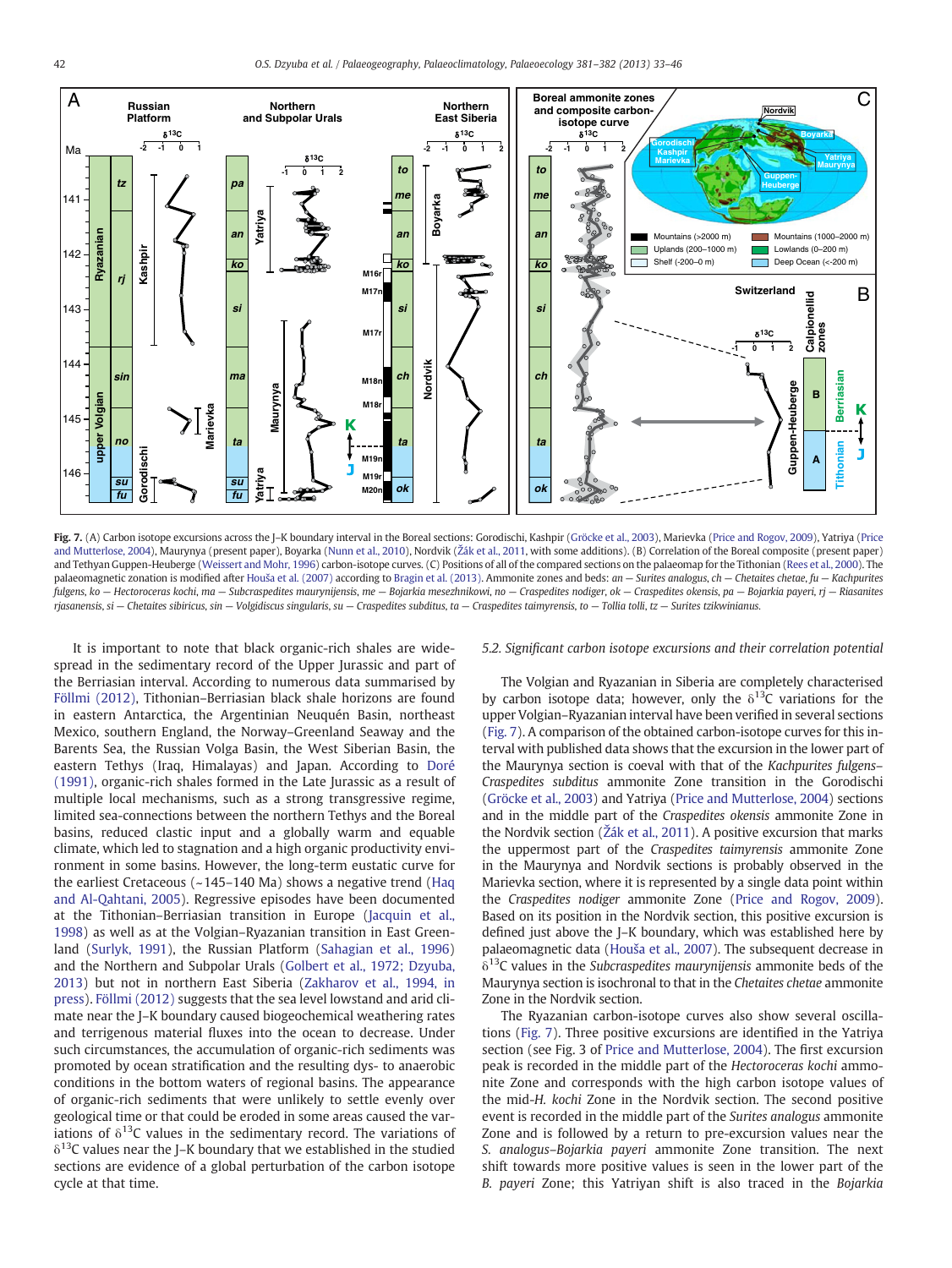mesezhnikowi–Tollia tolli ammonite Zones of the Boyarka section [\(Nunn et al., 2010\)](#page-12-0). The  $\delta^{13}$ C record through the Ryazanian of the Kashpir section ([Gröcke et al., 2003](#page-11-0)) has too low a resolution to allow a precise comparison.

The integration of the carbon-isotope data from the sections described above allows a reconstruction of the generalised carbonisotope curve to be proposed as a composite reference curve for the upper Volgian and Ryazanian in the Boreal regions [\(Fig. 7\)](#page-9-0). The data from the Maurynya and Nordvik sections obtained during this study that cover the interval from the Craspedites okensis to Chetaites sibiricus Zones form the basis of this curve. The data from the Yatriya (see [Fig. 3](#page-4-0) of [Price and Mutterlose, 2004\)](#page-12-0) and Boyarka [\(Nunn et al., 2010\)](#page-12-0) sections are used to define the carbon isotope trends in the overlying interval. It is noteworthy that the composite Tethyan  $\delta^{13}$ C curve that is based on bulk carbonate analyses and that was recently revised by [Weissert](#page-12-0) [and Erba \(2004\)](#page-12-0) is relatively smooth in the Upper Tithonian–Berriasian interval. [Nunn et al. \(2009, 2010\)](#page-12-0) suggest that such feature, which was observed in other intervals in the Jurassic and Cretaceous, is the result of the mixing of different biogenic components, which will average out natural variations in habitat, vital effects, time and preservation. As a rule,  $\delta^{13}$ C values derived from belemnites are considerably more scattered than those in the bulk carbonate record. The composite Boreal and Tethyan  $\delta^{13}$ C records of the studied time interval do not contain large differences in the degree of scatter but, for reasons that are not quite clear, most of the Boreal  $\delta^{13}$ C excursions are not visible or are strongly smoothed on the published Tethyan  $\delta^{13}$ C curves. One  $\delta^{13}$ C event is represented on Tethyan curves, and we consider it below.

A comparison of the composite Boreal  $\delta^{13}$ C curve with the carbon isotope variations in the Tethyan Guppen-Heuberge pelagic-carbonate section (Switzerland) was performed using magnetostratigraphic data. In the Guppen-Heuberge section, two calpionellid zones (A and B), which correspond to the M20n–M17r interval [\(Gradstein et al.,](#page-11-0) [2004; Ogg and Ogg, 2008](#page-11-0)), are recognised in the J–K boundary interval [\(Weissert and Mohr, 1996\)](#page-12-0). According to [Bragin et al. \(2013\)](#page-11-0) and [Hou](#page-11-0)ša [et al. \(2007\),](#page-11-0) these magnetozones correspond to the interval from the uppermost middle Volgian to the lower part of the Ryazanian Chetaites sibiricus ammonite Zone in the Boreal Nordvik section. Because the Guppen-Heuberge and Nordvik sections are both characterised by a significant positive carbon isotope shift just above the J–K boundary followed by a rapid return to pre-excursion values, this isotopic event can be assumed to be widespread. Therefore, this positive C-isotope excursion, which is most distinctively observed in the Maurynya section but is also (less obviously) found in the Marievka section [\(Fig. 7\)](#page-9-0), could not have been caused solely by local oceanographic conditions; rather, it may reflect global variations of the dissolved inorganic carbon isotopic composition in the earliest Berriasian seawater, which in turn can be interpreted as a response to increased organic-carbon burial in the Boreal and other basins.

Moreover, this positive excursion, which begins in the top part of the Boreal Craspedites taimyrensis ammonite Zone and returns to preexcursion values at the C. taimyrensis–Chetaites chetae zonal boundary, is significant for the Boreal–Tethyan correlation of the J–K boundary strata. If the base of the C. chetae ammonite Zone is inside magnetozone M18r (Houš[a et al., 2007; Bragin et al., 2013](#page-11-0)), it could be approximately aligned with the base of the Tethyan Pseudosubplanites grandis ammonite Subzone, which is located within the same palaeomagnetic zone [\(Gradstein et al., 2004; Ogg and Ogg, 2008; Guzhikov et al., 2012](#page-11-0)). During the 80 years before the Lyon-Neuchâtel 'Colloque sur la limite Jurassique–Crétacé' of 1973 [\(Flandrin et al., 1975\)](#page-11-0), the boundary that corresponds to the base of the P. grandis Subzone in the modern ammonite scale was considered as marking the J–K boundary. Based on recent bio- and magnetostratigraphic data and carbon isotope records, that boundary may be the most optimal position for the J-K boundary.

The base of the Pseudosubplanites grandis Subzone meets the many requirements for marking the J–K boundary. First, this boundary was established by ammonoids, which are the main group used for precise subdivisions and correlations in the Mesozoic. Second, this boundary is located within the traditional basal Berriasian interval [\(Wimbledon et al., 2011](#page-12-0)). Third, it can be recognised in field observations (e.g., [Guzhikov et al., 2012](#page-11-0)). Although this boundary is not characterised by significant faunal changes, which has been cause for objections from the IUGS Lower Cretaceous Ammonite Working Group, i.e., the 'Kilian group' ([Hoedemaeker et al., 1993\)](#page-11-0), the other palaeontological markers in the traditional basal Berriasian interval have less correlation potential. In our opinion, one of the most important criteria for defining the stratigraphic position of the J–K boundary is the possibility of tracing this boundary to the Boreal sections. As mentioned above, an approximate correspondence between the base of the P. grandis Subzone and the base of the Boreal Chetaites chetae Zone has been demonstrated by magnetostratigraphic data. In this study, a distinct carbon isotope marker was established near this level, and this marker could probably be detected in several other Tethyan sections.

#### 6. Conclusions

Detailed  $\delta^{13}$ C and  $\delta^{18}$ O curves are constructed for the Maurynya section (eastern slope of the Northern Urals, Western Siberia) and are updated for the Nordvik section (Laptev Sea, northern East Siberia) based on geochemical isotope analyses of Boreal belemnite (Cylindroteuthididae) rostra from the J–K boundary strata. The Maurynya and Nordvik carbon isotope records have similar absolute  $\delta^{13}$ C values and variations, and the biostratigraphically-correlated curves have similar patterns. The lower  $\delta^{18}$ O values obtained for the Maurynya section in comparison with the data from the Nordvik section indicate slightly higher temperatures in the basin where the Maurynya section was deposited that correlates well with its palaeogeographic position.

A comparison of the reconstructed carbon-isotope curves for the Maurynya and Nordvik sections with similar curves from other Boreal sections (1) reveals correlatable excursions in the J–K boundary interval, and (2) allows the creation of a Boreal composite carbon-isotope curve that characterises the upper Volgian and Ryazanian in detail. In the interval from the Craspedites okensis Zone to the Chetaites sibiricus Zone, this curve was reconstructed using the data from the Maurynya and Nordvik sections. For the overlying sediments, we used data from the Yatriya and Boyarka sections. We interpret all of the significant shifts in  $\delta^{13}$ C values as reflecting changes in the organic carbon burial rates.

One of the most remarkable positive  $\delta^{13}$ C excursions in the Boreal curve is recorded in the top part of the upper Volgian Craspedites taimyrensis ammonite Zone slightly above the J–K boundary, which is established here by palaeomagnetic data. In the Tethyan Guppen-Heuberge pelagic-carbonate section (Switzerland), a significant positive shift is observed slightly above the base of the Calpionella Zone (B Zone), which corresponds approximately to the J–K boundary. The  $\delta^{13}$ C event recognised in this study could be a useful marker for the Panboreal and Boreal–Tethyan correlation of J–K boundary beds.

#### Acknowledgements

This is a contribution to the Russian Academy of Sciences Programs 23 and 28 and financially supported by the grant from the Russian Foundation for Basic Researches No. 12-05-00453. We thank the editor F. Surlyk for useful comments. Two anonymous reviewers are thanked for constructive reviews. We thank E.M. Khabarov and H. Wierzbowski for their recommendations concerning the use of analytical methods. We are grateful to M.A. Rogov, D.A. Ruban and V.A. Zakharov for their support with literature and useful discussion. Additional thanks are addressed to A.S. Alifirov, A.E. Igolnikov, V.A. Marinov, O.S. Urman and P.A. Yan for their assistance during field work and to D.V. Grazhdankin for his help with translation.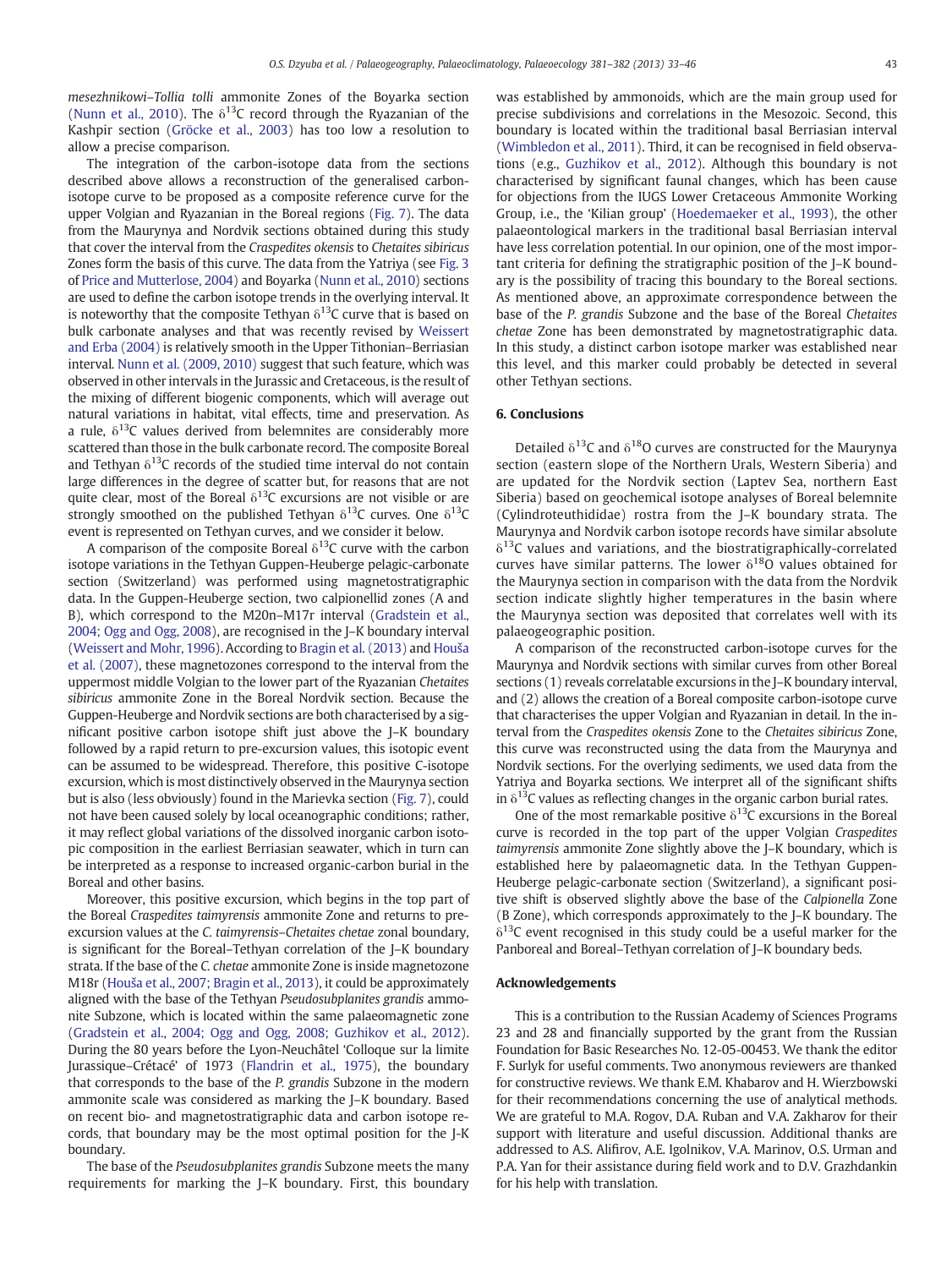#### <span id="page-11-0"></span>Appendix A. Supplementary data

Supplementary data associated with this article can be found in the online version, at [http://dx.doi.org/10.1016/j.palaeo.2013.04.013.](http://dx.doi.org/10.1016/j.palaeo.2013.04.013) These data include Google maps of the most important areas described in this article.

#### References

- Abbink, O., Targarona, J., Brinkhuis, H., Visscher, H., 2001. Late Jurassic to earliest Cretaceous palaeoclimatic evolution of the Northern Sea. Global and Planetary Change 30, 231–256.
- Alekseev, A.S., Dmitriev, V.Yu., Ponomarenko, A.G., 2001. Evolution of the Taxonomic Diversity. GEOS, Moscow (126 pp. (in Russian)).
- Alifirov, A.S., Igolnikov, A.E., Dzyuba, O.S., 2008. Ammonites and structure of Volgian– Berriasian beds in the Mauryniya section (Subpolar Urals): new data. In: Dzyuba, O.S., Zakharov, V.A., Shurygin, B.N. (Eds.), Cretaceous System of Russia and Adjacent Countries: Problems of Stratigraphy and Paleogeography: Proceeding of the Fourth All-Russian Meeting, Novosibirsk, September 19–23, 2008. Publishing House SB RAS, Novosibirsk, pp. 20–23 (in Russian).
- Anderson, T.F., Popp, B.N., Williams, A.C., Ho, L.Z., Hudson, J.D., 1994. The stable isotopic record of fossils from the Petersborough Member, Oxford Clay Formation (Jurassic), UK: palaeoenvironmental implications. Journal of the Geological Society of London 151, 125–138.
- Baraboshkin, E.J., 2004. Lower Cretaceous Zonal standard of the Boreal Realm. Bulletin of the Moscow Society of Naturalists, Series Geology 79, 44–68 (in Russian with English abstract).
- Bragin, V.Yu., Dzyuba, O.S., Kazansky, A.Yu., Shurygin, B.N., 2013. New data on the magnetostratigraphy of the Jurassic–Cretaceous boundary interval, Nordvik Peninsula (northern East Siberia). Russian Geology and Geophysics 54, 329–342.
- Brand, U., Veiser, J., 1980. Chemical diagenesis of a multicomponent carbonate system — 1. Trace element. Journal of Sedimentary Petrology 50, 1219–1236.
- Callomon, J.H., Birkelund, T., 1982. The ammonite zones of the Boreal Volgian (Upper Jurassic) in East Greenland. In: Embry, A.F., Balkwill, H.R. (Eds.), Arctic Geology and Geophysics: Canadian Society of Petroleum Geologists, Memoir, 8, pp. 349–369.
- Casey, R., Mesezhnikov, M.S., Shulgina, N.I., 1988. Ammonite zones in Jurassic–Cretaceous boundary sediments of the Boreal Realm. Bulletin of the Academy of Sciences of the U.S.S.R. Geologic Series 10, 71–84 (in Russian).
- Dera, G., Brigaud, B., Monna, F., Laffont, R., Pucéat, E., Deconinck, J.-F., Pellenard, P., Joachimski, M.M., Durlet, C., 2011. Climatic ups and downs in a disturbed Jurassic world. Geology 39, 215–218.
- Ditchfield, P.W., 1997. High northern palaeolatitude Jurassic–Cretaceous palaeotemperature variation: new data from Kong Karls Land, Svalbard. Palaeogeography, Palaeoclimatology, Palaeoecology 130, 163–175.
- Doré, A.G., 1991. The structural foundation and evolution of Mesozoic seaways between Europe and the Arctic. Palaeogeography, Palaeoclimatology, Palaeoecology 87, 441–492.
- Dzyuba, O.S., 2012. Belemnites and biostratigraphy of the Jurassic–Cretaceous boundary deposits of northern East Siberia: new data on the Nordvik Peninsula. Stratigraphy and Geological Correlation 20, 53–72.
- Dzyuba, O.S., 2013. Belemnites in the Jurassic–Cretaceous boundary interval of the Maurynya and Yatriya River sections, Western Siberia: biostratigraphic significance and dynamics of taxonomic diversity. Stratigraphy and Geological Correlation 21, 189–214.
- Emmanuel, L., Renard, M., 1993. Carbonate geochemistry (Mn,  $d^{13}C$ ,  $d^{18}O$ ) of the late Tithonian–Berriasian pelagic limestones of the Vocontian trough (SE France). Bulletin de Centre de Recherches et Exploration–Production Elf-Aquitaine 17, 205–221.
- Flandrin, J., Schaer, J.P., Enay, R., Remane, J., Rio, M., Kubler, B., Le Hégarat, G., Mouterde, R., Thieuloy, J.P., 1975. Discussion générale préliminaire au dépôt des motions. Colloque sur la limite Jurassique–Crétacé, Lyon–Neuchâtel, September 1973: Mémoires du Bureau de Recherches Géologiques et Miniéres, 86, pp. 386–393.
- Föllmi, K.B., 2012. Early Cretaceous life, climate and anoxia. Cretaceous Research 35, 230–257.
- Golbert, A.V., Klimova, I.G., Saks, V.N., 1972. The Neocomian Reference Section in the Subpolar Trans-Urals, Western Siberia. Nauka, Novosibirsk (184 pp. (in Russian)).
- Grabowski, J., Michalík, J., Pszczółkowski, A., Lintnerová, O., 2010. Magneto-, and isotope stratigraphy around the Jurassic/Cretaceous boundary in the Vysoká Unit (Malé Karpaty Mountains, Slovakia): correlations and tectonic implications. Geologica Carpathica 61, 309–326.
- Gradstein, F.M., Ogg, J.G., Smith, A.G. (Eds.), 2004. A Geologic Time Scale 2004. Cambridge University Press, Cambridge, U.K.
- Gradstein, F.M., Ogg, J.G., Schmitz, M.D., Ogg, G.M. (Eds.), 2012. The Geologic Time Scale 2012, first ed. Elsevier BV.
- Gröcke, D.R., Price, G.D., Ruffell, A.H., Mutterlose, J., Baraboshkin, E., 2003. Isotopic evidence for Late Jurassic–Early Cretaceous climate change. Palaeogeography, Palaeoclimatology, Palaeoecology 202, 97–118.
- Gurari, F.G. (Ed.), 2004. A Decision of the 6th Interdepartmental Stratigraphical Meeting on Consideration and Arrival of the Improved Stratigraphical Scales of the Mesozoic Deposits of West Siberia. SNIIGGiMS, Novosibirsk (in Russian).
- Gustomesov, V.A., 1976. Belemnites and their relationships with facies and habitat basin development. Bulletin of the Moscow Society of Naturalists, Series Geology 51, 107–117 (in Russian).
- Guzhikov, A.Yu., Arkad'ev, V.V., Baraboshkin, E.Yu., Bagaeva, M.I., Piskunov, V.K., Rud'ko, S.V., Perminov, V.A., Manikin, A.G., 2012. New sedimentological, bio-, and magnetostratigraphic data on the Jurassic–Cretaceous boundary Interval of Eastern Crimea (Feodosiya). Stratigraphy and Geological Correlation 20, 261–294.
- Hammer, Ø., Nakrem, H.A., Little, C.T.S., Hryniewicz, K., Sandy, M.R., Hurum, J.H., Druckenmiller, P., Knutsen, E.M., Høyberget, M., 2011. Hydrocarbon seeps from close to the Jurassic–Cretaceous boundary, Svalbard. Palaeogeography, Palaeoclimatology, Palaeoecology 306, 15–26.
- Hammer, Ø., Collignon, M., Nakrem, H.A., 2012. Organic carbon isotope chemostratigraphy and cyclostratigraphy in the Volgian of Svalbard. Norwegian Journal of Geology 92, 103–112.
- Haq, B.U., Al-Qahtani, A.M., 2005. Phanerozoic cycles of sea-level change on the Arabian Platform. GeoArabia 10, 127–160.
- Hardenbol, J., Thierry, J., Farley, M.B., Jacquin, T., Graciansky, P.-C., de Vail, P.R., 1998. Mesozoic and Cenozoic sequence chronostratigraphic framework of European Basins. In: Graciansky, P.-C., de Hardenbol, J., Jacquin, T., Vail, P.R. (Eds.), Mesozoic and Cenozoic Sequence Stratigraphy of European Basins: SEPM Special Publication, 60, pp. 3–13.
- Hoedemaeker, P.J., Company, M., (reporters), Aguirre-Urreta, M.B., Avram, E., Bogdanova, T.N., Bujtor, L., Bulot, L., Cecca, F., Delanoy, G., Ettachfini, M., Memmi, L., Owen, H.G., Rawson, P.F., Sandoval, J., Tavera, J.M., Thieuloy, J.P., Tovbina, S.Z., Vašiček, Z., 1993. Ammonite zonation for the Lower Cretaceous of the Mediterranean region; basis for the stratigraphic correlation within IGCP-Project 262. Revista Espanola de Paleontologia 8, 117–120.
- Hoedemaeker, P.J., Reboulet, S. (reporters), Aguirre-Urreta, M.B., Alsen, P., Aoutem, M., Atrops, F., Barragan, R., Company, M., Gonza' lez Arreola, C., Klein, J., Lukeneder, A., Ploch, I., Raisossadat, N., Rawson, P.F., Ropolo, P., Vašiček, Z., Vermeulen, J., Wippich, M., 2003. Report on the 1st International Workshop of the IUGS Lower Cretaceous Ammonite Working Group, the 'Kilian Group' (Lyon, 11 July 2002). Cretaceous Research 24, 89–94 and erratum (p. 805).
- Houša, V., Pruner, P., Zakharov, V.A., Kostak, M., Chadima, M., Rogov, M.A., Šlechta, S., Mazuch, M., 2007. Boreal–Tethyan correlation of the Jurassic–Cretaceous boundary interval by magneto- and biostratigraphy. Stratigraphy and Geological Correlation 15, 297–309.
- Huang, C.M., Retallack, G.J., Wang, C.S., 2012. Early Cretaceous atmospheric pCO<sub>2</sub> levels recorded from pedogenic carbonates in China. Cretaceous Research 33, 42–49.
- Jacquin, T., Dardeau, G., Durlet, C., de Graciansky, P.-C., Hantzpergue, P., 1998. The North Sea Cycle: an overview of 2nd-order transgressive/regressive facies cycles in Western Europe. In: Graciansky, P.-C., de Hardenbol, J., Jacquin, T., Vail, P.R. (Eds.), Mesozoic and Cenozoic Sequence Stratigraphy of European Basins: SEPM Special Publication, 60, pp. 445–466.
- Jeletzky, J.A., 1984. Jurassic–Cretaceous boundary beds of Western and Arctic Canada and the problem of the Tithonian–Berriasian stages in the Boreal Realm. Geological Association of Canada Special Paper 27, 175–255.
- Jenkyns, H.C., Jones, C.E., Gröcke, D.R., Hesselbo, S.P., Parkinson, D.N., 2002. Chemostratigraphy of the Jurassic System: applications, limitations and implications for palaeoceanography. Journal of the Geological Society of London 159, 351–378.
- Kiselev, D.N., 2003. Seltzo-Voskresenskoe. In: Kiselev, D.N., Baranov, V.N., Muravin, E.S., Novikov, I.V., Sennikov, A.G. (Eds.), Atlas of the Yaroslavl Region Geological Monuments. Izd-vo YGPU, Yaroslavl, pp. 58–62 (in Russian).
- Machel, H.G., 1985. Cathodoluminescence in calcite and dolomite and its chemical interpretation. Geoscience Canada 12, 139–147.
- McArthur, J.M., Mutterlose, J., Price, G.D., Rawson, P.F., Ruffell, A., Thirlwall, M.F., 2004. Belemnites of Valanginian, Hauterivian and Barremian age: Sr-isotope stratigraphy, composition ( $87$ Sr/ $86$ Sr,  $\delta^{13}$ C,  $\delta^{18}$ O, Na, Sr, Mg), and palaeo-oceanography. Palaeogeography, Palaeoclimatology, Palaeoecology 202, 253–272.
- Mesezhnikov, M.S., 1989. Tithonian, Volgian and Portlandian stages (geological and biological events, correlation). In: Sokolov, B.S. (Ed.), Sedimentary Cover of the Earth in Space and Time. : Stratigraphy and paleontology. Nauka, Moscow, pp. 100–107 (in Russian with English abstract).
- Michalík, J., Reháková, D., Halásová, E., Lintnerová, O., 2009. The Brodno section a potential regional stratotype of the Jurassic/Cretaceous boundary (Western Carpathians). Geologica Carpathica 60, 213–232.
- Mitta, V.V., 2007. Ammonite assemblages from basal layers of the Ryazanian Stage (Lower Cretaceous) of Central Russia. Stratigraphy and Geological Correlation 15, 193–205.
- Mitta, V.V., 2008. Ammonites of Tethyan origin from the Ryazanian of the Russian Platform: genus Riasanites Spath. Paleontological Journal 42, 251–259.
- Mitta, V.V., 2010. Late Volgian Kachpurites Spath (Craspeditidae, Ammonoidea) of the Russian Platform. Paleontological Journal 44, 622–631.
- Mitta, V.V., 2011. Ammonites of Tethyan origin in the Ryazanian Stage of the Russian Platform: genus Mazenoticeras and other Neocomitidae. Paleontological Journal 45, 143–153.
- Mitta, V.V., Sha, J., 2011. Ammonite distribution across the Jurassic–Cretaceous boundary in Central Russia. Paleontological Journal 45, 379–389.
- Mutterlose, J., 1983. Phylogenie und Biostratigraphie der Unterfamilie Oxytheutinae (Belemnitida) aus dem Barrême (Unter-Kreide) NW-Europas. Palaeontographica 180, 1–90.
- Mutterlose, J., Kessels, K., 2000. Early Cretaceous calcareous nannofossils from high latitudes: implications for palaeobiogeography and palaeoclimate. Palaeogeography, Palaeoclimatology, Palaeoecology 160, 347–372.
- Mutterlose, J., Malkoc, M., Schouten, S., Sinninghe Damsté, J.S., Forster, A., 2010. TEX86 and stable  $\delta^{18}$ O paleothermometry of early Cretaceous sediments: Implications for belemnite ecology and paleotemperature proxy application. Earth and Planetary Science Letters 298, 286–298.
- Newman, M., 2001. A new picture of life's history on Earth. PNAS 98, 5955–5956.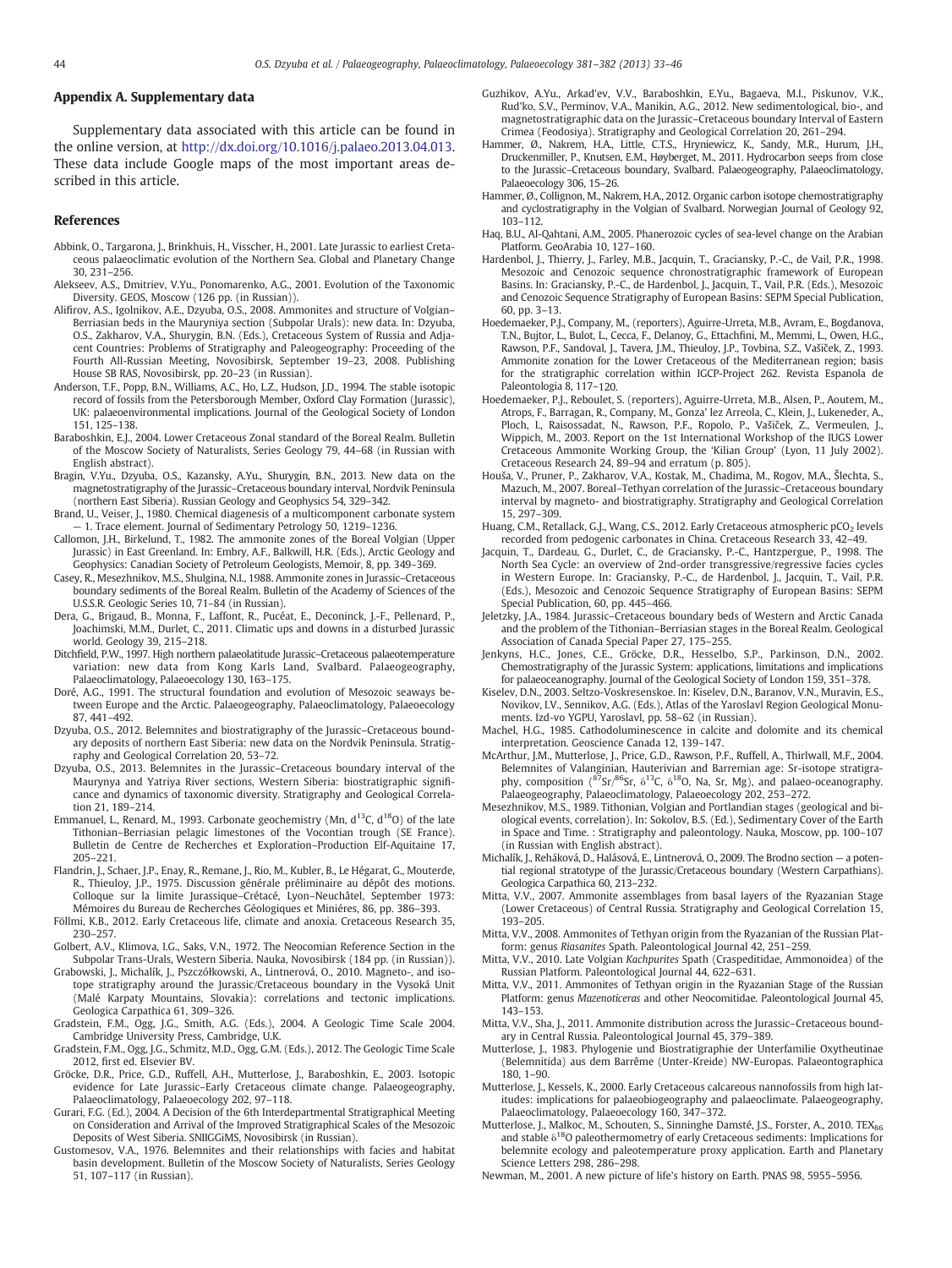- <span id="page-12-0"></span>Niebuhr, B., Joachimski, M.M., 2002. Stable isotope and trace element geochemistry of Upper Cretaceous carbonates and belemnite rostra (Middle Campanian, north Germany). Geobios 35, 51–64.
- Nikitenko, B.I., Pestchevitskaya, E.B., Lebedeva, N.K., Ilyina, V.I., 2008. Micropaleontological and palynological analyses across the Jurassic–Cretaceous boundary on Nordvik Peninsula, Northeast Siberia. Newsletters on Stratigraphy 42, 181–222.
- Niklas, K.J., 1988. Patterns of vascular plant diversification in the fossil record: proof and conjecture. Annals of the Missouri Botanical Garden 75, 35–54.
- Nunn, E.V., Price, G.D., 2010. Late Jurassic (Kimmeridgian–Tithonian) stable isotopes (δ18O, δ13C) and Mg/Ca ratios: New palaeoclimate data from Helmsdale, northeast Scotland. Palaeogeography, Palaeoclimatology, Palaeoecology 292, 321–335.
- Nunn, E.V., Price, G.D., Hart, M.B., Page, K.N., Leng, M.J., 2009. Isotopic signals from Callovian–Kimmeridgian (Middle–Upper Jurassic) belemnites and bulk organic carbon, Staffin Bay, Isle of Skye, Scotland. Journal of the Geological Society of London 166, 633–641.
- Nunn, E.V., Price, G.D., Gröcke, D.R., Baraboshkin, E.Y., Leng, M.J., Hart, M.B., 2010. The Valanginian positive carbon isotope event in Arctic Russia: evidence from terrestrial and marine isotope records and implications for global carbon cycling. Cretaceous Research 31, 577–592.
- Ogg, J., Ogg, G., 2008. Late Jurassic (139–169 Ma time-slice). [http://www.nhm.uio.no/](http://www.nhm.uio.no/norges/timescale/5_JurCret_Sept08.pdf) [norges/timescale/5\\_JurCret\\_Sept08.pdf.](http://www.nhm.uio.no/norges/timescale/5_JurCret_Sept08.pdf)
- Ogg, J.G., Hasenyager, R.W., Wimbledon, W.A., Channel, J.E.T., Bralower, T.J., 1991. Magnetostratigraphy of the Jurassic–Cretaceous boundary interval — Tethyan and English faunal realms. Cretaceous Research 12, 455–482.
- Oschmann, W., Röhl, J., Schmid-Röhl, A., Seilacher, A., 1999. Der Posidonienschiefer (Toarcium, Unterer Jura) von Dotternhausen. Jahresberichte und Mitteilungen des Oberrheinischen Geologischen Vereines 81, 231–255.
- Podlaha, O.G., Mutterlose, J., Veizer, J., 1998. Preservation of  $\delta^{18}$ O and  $\delta^{13}$ C in belemnite rostra from the Jurassic/Early Cretaceous successions. American Journal of Science 298, 324–347.
- Price, G.D., Mutterlose, J., 2004. Isotopic signals from the late Jurassic–early Cretaceous (Volgian–Valanginian) sub-Arctic belemnites, Yatria River, Western Siberia. Journal of the Geological Society of London 161, 959–968.
- Price, G.D., Rogov, M.A., 2009. An isotopic appraisal of the Late Jurassic greenhouse phase in the Russian platform. Palaeogeography, Palaeoclimatology, Palaeoecology 273, 41–49.
- Price, G.D., Sellwood, B.W., 1997. 'Warm' palaeotemperatures from high Late Jurassic palaeolatitudes (Falkland Plateau): Ecological, environmental or diagenetic controls? Palaeogeography, Palaeoclimatology, Palaeoecology 129, 315–327.
- Price, G.D., Ruffell, A.H., Jones, C.E., Kalin, R.M., Mutterlose, J., 2000. Isotopic evidence for temperature variation during the early Cretaceous (late Ryazanian–mid Hauterivian). Journal of the Geological Society of London 157, 335–343.
- Pruner, P., Houša, V., Olóriz, F., Košt'ák, M., Krs, M., Man, O., Schnabl, P., Venhodová, D., Tavera, J.M., Mazuch, M., 2010. High-resolution magnetostratigraphy and biostratigraphic zonation of the Jurassic/Cretaceous boundary strata in the Puerto Escaño section (southern Spain). Cretaceous Research 31, 192–206.
- Raup, D., Sepkoski, J., 1984. Periodicity of extinctions in the geologic past. Proceedings of the National Academy of Sciences USA 81, 801–805.
- Rees, P. McA, Ziegler, A.M., Valdes, P.J., 2000. Jurassic phytogeography and climates: new data and model comparisons. In: Huber, B.T., Macleod, K.G., Wing, S.L. (Eds.), Warm Climates in Earth History. Cambridge University Press, Cambridge, pp. 297–318.
- Remane, J., 1991. The Jurassic–Cretaceous boundary: problems of definition and procedure. Cretaceous Research 12, 447–453.
- Rexfort, A., Mutterlose, J., 2009. The role of biogeography and ecology on the isotope signature of cuttlefishes (Cephalopoda, Sepiidae) and the impact on belemnite studies. Palaeogeography, Palaeoclimatology, Palaeoecology 284, 153–163.
- Rogov, M.A., 2010. New data on ammonites and stratigraphy of the Volgian stage in Spitzbergen. Stratigraphy and Geological Correlation 18, 505–531.
- Rogov, M.A., Zakharov, V.A., 2009. Ammonite- and bivalve-based biostratigraphy and Panboreal correlation of the Volgian Stage. Science in China Series D: Earth Sciences 52, 1890–1909.
- Rogov, M.A., Zakharov, V.A., Nikitenko, B.L., 2010. The Jurassic–Cretaceous boundary problem and the myth on J/K boundary extinction. Earth Science Frontiers 17 (Special Issue), 13–14.
- Rosales, I., Quesada, S., Robles, S., 2001. Primary and diagenetic isotopic signals in fossils and hemipelagic carbonates: the Lower Jurassic of northern Spain. Sedimentology 48, 1149–1169.
- Rosales, I., Quesada, S., Robles, S., 2004. Paleotemperature variations of Early Jurassic seawater recorded in geochemical trends of belemnites from the Basque-Cantabrian basin, northern Spain. Palaeogeography, Palaeoclimatology, Palaeoecology 203, 253–275.
- Ruffell, A.H., Price, G.D., Mutterlose, J., Kessels, K., Baraboshkin, E., Gröcke, D.R., 2002. Palaeoclimate indicators (clay minerals, calcareous nannofossils, stable isotopes) compared from two successions in the late Jurassic of the Volga Basin (SE Russia). Geological Journal 37, 17–33.
- Sælen, G., Doyle, P., Talbot, M.R., 1996. Stable-isotope analyses of belemnite rostra from the Whitby Mudstone Fm, England: surface water conditions during deposition of a marine black shale. Palaios 11, 97–117.
- Sahagian, D., Pinous, O., Olferiev, A., Zakharov, V., 1996. Eustatic curve for the Middle Jurassic–Cretaceous based on Russian Platform and Siberian stratigraphy: zonal resolution. AAPG Bulletin 80, 1433–1458.
- Saks, V.N. (Ed.), 1975. The Jurassic–Cretaceous Boundary and the Berriasian Stage in the Boreal Realm. Keter, Jerusalem.
- Savary, B., Cecca, F., Bartolini, A., 2003. Étude stratigraphique du Rosso Ammonitico du Monte Inici (domaine Trapanais, Sicile occidentale): événements biosédimentaires au Jurassique moyen-Crétacé inférieur. Geodiversitas 25, 217–235.
- Schnyder, J., Ruffell, A., Deconinck, J.-F., Baudin, F., 2006. Conjunctive use of spectral gammaray logs and clay mineralogy in defining late Jurassic–early Cretaceous palaeoclimate change (Dorset, U.K.). Palaeogeography, Palaeoclimatology, Palaeoecology 229, 303–320.
- Schnyder, J., Baudin, F., Deconinck, J.-F., 2009. Occurrence of organic-matter-rich beds in Early Cretaceous coastal evaporitic setting (Dorset, UK): a link to long-term palaeoclimate changes? Cretaceous Research 30, 356–366.
- Seilacher, A., Reif, W.-E., Westphal, F., 1985. Sedimentological, ecological and temporal patterns of Fossillagerstätten. Philosophical Transactions of the Royal Society of London B 311, 5–24.
- Sey, I.I., Kalacheva, E.D., 1999. Lower Berriasian of Southern Primorye (Far East Russia) and the problem of Boreal–Tethyan correlation. Palaeogeography, Palaeoclimatology, Palaeoecology 150, 49–63.
- Sha, J.G., Matsukawa, M., Cai, H.W., Jiang, B.Y., Ito, M., He, C.Q., Gu, Z.W., 2003. The Upper Jurassic–Lower Cretaceous of eastern Heilongjiang, northeast China: stratigraphy and regional basin history. Cretaceous Research 24, 715–728.
- Sha, J., Chen, S., Cai, H., Jiang, B., Yao, X., Pan, Y., Wang, J., Zhu, Y., He, C., 2006. Jurassic– Cretaceous boundary in northeastern China: placement based on buchiid bivalves and dinoflagellate cysts. Progress in Natural Science 16 (Special Issue), 39–49.
- Shurygin, B.N., Nikitenko, B.L., Devyatov, V.P., Il'ina, V.I., Meledina, S.V., Gaideburova, E.A., Dzyuba, O.S., Kazakov, A.M., Mogucheva, N.K., 2000. Stratigraphy of Oil and Gas Basins of Siberia: The Jurassic System. Publishing house of SB RAS, Department 'Geo', Novosibirsk (480 pp. (in Russian with English summary)).
- Shurygin, B.N., Nikitenko, B.L., Meledina, S.V., Dzyuba, O.S., Knyazev, V.G., 2011. Comprehensive zonal subdivisions of Siberian Jurassic and their significance for Circum-Arctic correlations. Russian Geology and Geophysics 52, 825–844.
- Smith, A.G., Smith, D.G., Funnell, B.M., 1994. Atlas of Mesozoic and Cenozoic Coastlines. Cambridge University Press, Cambridge.
- Surlyk, F., 1991. Sequence stratigraphy of the Jurassic–lowermost Cretaceous in East Greenland. AAPG Bulletin 75, 1468–1488.
- Surlyk, F., Zakharov, V.A., 1982. Buchiid bivalves from the Upper Jurassic and Lower Cretaceous of East Greenland. Palaeontology 25, 727–753.
- Surlyk, F., Callomon, J.H., Bromley, R.G., Birkelund, T., 1973. Stratigraphy of the Jurassic– Lower Cretaceous sediments of Jameson Land and Scoresby Land, East Greenland. Grønlands Geologiske Undersøgelse Bulletin 105, 1–76.
- Tremolada, F., Bornemann, A., Bralower, T., Koeberl, C., van de Schootbrugge, B., 2006. Paleoceanographic changes across the Jurassic/Cretaceous boundary: the calcareous phytoplankton response. Earth and Planetary Science Letters 241, 361–371.
- Veizer, J., 1983. Chemical diagenesis of carbonates: theory and application of trace elements technique. In: Arthur, M.A., Anderson, T.F., Kaplan, I.R., Veizer, J., Land, L.S. (Eds.), Stable Isotopes in Sedimentary Geology: SEPM Short Course, 10, pp. 3–100.
- Vinogradov, V.I., 2009. Possibilities and limitations of isotopic chemostratigraphy. Lithology and Mineral Resources 44, 245–257.
- Wang, F., Zhou, X.-H., Zhang, L.-C., Ying, J.-F., Zhang, Y.-T., Wu, F.-Y., Zhu, R.-X., 2006. Late Mesozoic volcanism in the Great Xing'an Range (NE China): timing and implications for the dynamic setting of NE Asia. Earth and Planetary Science Letters 251, 179–198.
- Weissert, H., Channell, J.E.T., 1989. Tethyan carbonate carbon isotope stratigraphy across the Jurassic–Cretaceous boundary: an indicator of decelerated global carbon cycling? Paleoceanography 4, 483–494.
- Weissert, H., Erba, E., 2004. Volcanism, CO<sub>2</sub> and palaeoclimate: a Late Jurassic-Early Cretaceous carbon and oxygen isotope record. Journal of the Geological Society 161, 695–702.
- Weissert, H., Lini, A., 1991. Ice age interludes during the time of Cretaceous greenhouse climate? In: Müller, D.W., McKenzie, J.A., Weissert, H. (Eds.), Controversies in Modern Geology. Academic Press, pp. 173–191.
- Weissert, H., Mohr, H., 1996. Late Jurassic climate and its impact on carbon cycling. Palaeogeography, Palaeoclimatology, Palaeoecology 122, 27–43.
- Wierzbowski, H., 2002. Detailed oxygen and carbon isotope stratigraphy of the Oxfordian in Central Poland. International Journal of Earth Sciences (Geologische Rundschau) 91, 304–314.
- Wierzbowski, H., Joachimski, M., 2007. Reconstruction of late Bajocian–Bathonian marine palaeoenvironments using carbon and oxygen isotope ratios of calcareous fossils from the Polish Jura Chain (central Poland). Palaeogeography, Palaeoclimatology, Palaeoecology 254, 523–540.
- Wierzbowski, H., Rogov, M., 2011. Reconstructing the palaeoenvironment of the Middle Russian Sea during the Middle–Late Jurassic transition using stable isotope ratios of cephalopod shells and variations in faunal assemblages. Palaeogeography, Palaeoclimatology, Palaeoecology 299, 250–264.
- Wimbledon, W.A.P., 2008. The Jurassic–Cretaceous boundary. An age-old correlative enigma. Episodes 31, 423–428.
- Wimbledon, W.A.P., Casellato, C.E., Reháková, D., Bulot, L.G., Erba, E., Gardin, S., Verreussel, R.M.C.H., Munsterman, D.K., Hunt, C.O., 2011. Fixing a basal Berriasian and Jurassic/Cretaceous (J/K) boundary — is there perhaps some light at the end of the tunnel? Rivista Italiana di Paleontologia e Stratigrafia 117, 295–307.
- Wimbledon, W.A.P., Reháková, D., Pszczółkowski, A., Casellato, C.E., Halásová, E., Frau, C., Bulot, L.G., Grabowski, J., Sobień, K., Pruner, P., Schnabl, P., Čížková, K., 2013. An account of the bio- and magnetostratigraphy of the upper Tithonian–lower Berriasian interval at Le Chouet, Drôme (SE France). Geologica Carpathica (in press).
- Žák, K., Košťák, M., Man, O., Zakharov, V.A., Rogov, M.A., Pruner, P., Dzyuba, O.S., Rohovec, J., Mazuch, M., 2011. Comparison of carbonate C and O stable isotope records across the Jurassic/Cretaceous boundary in the Boreal and Tethyan Realms. Palaeogeography, Palaeoclimatology, Palaeoecology 299, 83–96.
- Zakharov, V.A., 1987. The Bivalve Buchia and the Jurassic–Cretaceous Boundary in the Boreal Province. Cretaceous Research 8, 141–153.